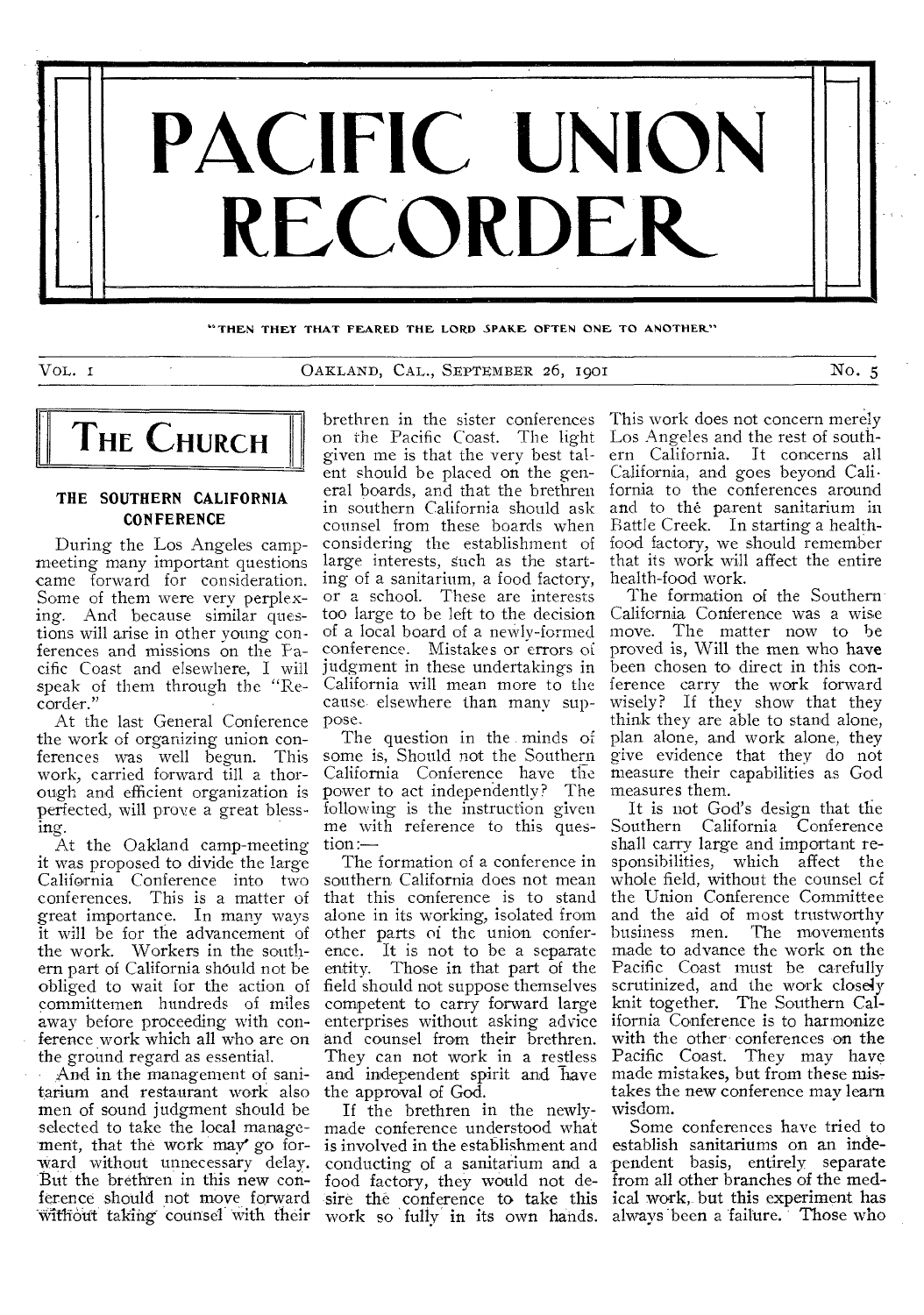of the vineyard are to receive help from those who have had an experience in this work both in failure and success. This is to be distinctly understood. The workers in one part of the field are never to think that they can stand as an independent whole.

Those who desire complete independence for the Southern California Conference are seeking for something different from what was intended in the separation of that conference from the northern conference. In all the work done there is to be harmonious action. Those who have charge of the work in southern California are to make solid, intelligent advancement. But they are never to work in a way which says to their brethren: "We want none of your counsel. We are capable of showing what we can do. We will show that we shall prosper if left to ourselves."

My brethren, you are never to look upon the separation of the conference in this light. This is not the way in which God works. The work done in one part of His vineyard is to be done with reference to the work in others parts of His vineyard.

Never attempt to build a sanitarium or a school until you have studied the lesson which Christ gave in regard to building a tower. "Which of you," He says, "intending to build a tower, sitteth not down first, and counteth the cost; whether he have sufficient to finish it? Lest haply, after he hath laid the foundation, and is not able to finish it, all that behold it begin to mock him, saying, This man began to build, and was not able to finish." The folly of beginning a work without counting the cost is a 'reproach to God. Let those who are considering the establishment of a sanitarium first sit down and find out what means they can command. Then let them limit their outlay to their means.

Do not rush. This will hinder<br>the work. Before purchasing a Before purchasing a site, find out what the wealthy men of the place will do to help the enterprise. If these men are approached wisely, they will be quite sanitarium in Battle Creek. Do willing to help. Do not think that not be afraid to tell them that you you must give the impression that need money to establish in Califor-

take up a new work for the Master you have a full treasury from which to draw. Do not think that strength lies in making a display, so that the world will think us a great and influential people.

From the beginning of the work on the sanitarium,—from the selection of the site and the laying of the corner-stone,—let everything be done with modesty, without boasting or display.

In the erection of the Boulder Sanitarium a great mistake was made in this respect. There were wealthy men in Boulder who would have helped in the erection of the sanitarium had they been asked. But a course was followed which gave the impression that Seventh- day Adventists are a rich people, able to erect costly structures.

The Lord has been greatly dishonored because men have followed the inclination of the natural heart. The work of these men stands to-day as a witness against pride of display. Because of their extravagance the work in new fields has been crippled. Foreign missionary fields have been robbed of that which belonged to them.

How does God wish us to work? —In self-denial and self-sacrifice. Not a thread of selfishness is to be woven into the pattern. As those who have been placed in positions of trust establish new enterprises, they are to remember the povertystricken fields needing help. The work in the dark places of the earth is to be established. God is not pleased when the appeals for help made by those who are working in these fields are not answered, when years elapse before His truth is properly represented.

Let us seek counsel from God. It is the Lord's money which the wealthy men of the world have, and we should not hesitate to ask them to impart of the Lord's goods for the establishment of sanitariums, which are a• benefit to all classes of people. It is the privilege of God's servants to go to these men and solicit their aid for the advance-<br>ment of the work. As you in ment of the work. southern California do this, tell those to whom you go of the missionary work being done throughout America. Tell them of the

nia certain lines of missionary work, and that it is in their power to help.

Tell them that Christ gave His life on Calvary's cross to save to the uttermost all who come to Him, and that He has commissioned His disciples to carry on His work, saying: "All power is given unto Me in heaven and in earth. Go ye therefore, and teach all nations, baptizing them in the name of the Father, and of the Son, and of the Holy Ghost; teaching them to observe all things whatsoever I have commanded you; and, lo, I am with you alway, even unto the end of the world."

Preach a crucified and risen Saviour. If your heart is guided by the Holy Spirit, your words will make a deep impression on minds. Hope will be aroused; courage and faith will he awakened. • God gave His only-begotten Son to save sinners. 'Then will He not exercise His mighty power for the advancement of His work?

.1 beseech you not to allow human wisdom to come in and spoil the work of God. You need all the sanctified wisdom you can possibly obtain from wise and understanding counselors. And besides this, you need wisdom from above. Look beyond human beings to the divine Counselor. Pray, oh, pray, with heart and voice that God will lead, so that mistakes shall not be made!

I urge you again, my brethren in southern California, to remember that we are all parts of one great whole. It is not safe for those who so earnestly desire to work on independent lines to he left alone in the work. If God has ever spoken by me, I tell you that at the beginning of your work in this new conference, you must humble your hearts before the Lord and build on the solid Rock. God calls for unity of purpose and action.

The end is near. Satan is working with an intensity of effort. Let none of us work blindly, making our efforts of none effect by striving with one another. In order to have strength to meet the increasing power of those who are opposed to God, we must drink deeply of the water of life. God desires His people to constantly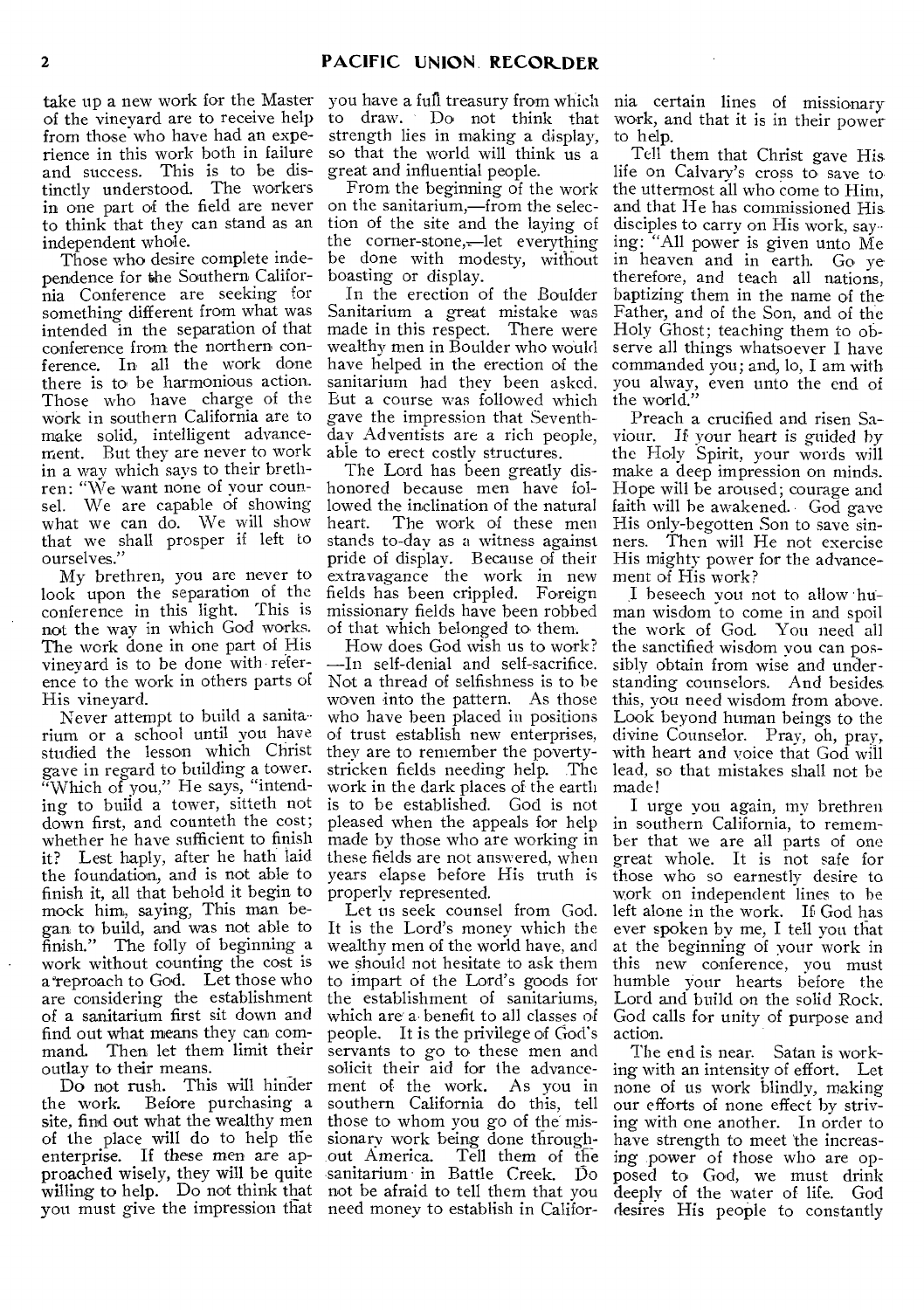gain new power; but we are not all walk, even as He walked." I John lowliness and meekness, with longdoing this. Christ speaks to us the words He spoke to His disciples, "Watch and pray, lest ye enter into temptation."

Paul writes: "If there be therefore any consolation in Christ, if any comfort of love, if any fellowship of the Spirit, if any bowels and mercies, fulfil ye my joy, that ye be like-minded, having the same love, being of one accord, of one mind. Let nothing be done through strife or vainglory; but in lowliness of mind let each esteem other better than themselves. . . . Do all things without murmurings and disputings; that ye may be blameless and harmless, the sons of God, without rebuke, in the midst of a crooked and perverse nation, among whom ye shine as lights in the world."

"Put on therefore, as the elect of God, holy and beloved, bowels of mercies, kindness, humbleness of mind, meekness, long-suffering; forbearing one another, and forgiving one another, if any man have a quarrel against any; even as Christ forgave you, so also do ye. And above all these things put on charity, which is the bond of perfect-Ellen G. White.

#### **THE CHURCH**

#### UNITY OF CHRIST'S AMBASSADORS

"Now then we are ambassadors for Christ, as though God did beseech you by us; we pray you in Christ's stead, be ye reconciled to God." 2 Cor. 5:20. Paul requested prayers for himself, "that your voice, express interest in and utterance may be given unto me, that I may open my mouth boldly, peril. If you are harsh, denunciato make known the mystery of the tory, and impatient with them, you gospel, for which I am an ambas-are doing the work of the enemy. sador in bonds; that therein I may . . . . . Satan will represent you speak boldly, as I ought to speak." Eph. 6:19, 20.

the highest rank, sent by one government to another, to represent you win the erring?"—Special Testhat government." Each soul who tinionies, No. 1, p. has been adopted into the family of Christ is to show forth in his life, among the people of God—His amby the power of Christ working in bassadors—is thus expressed by him, the character of Christ and the apostle: "I therefore, the pristhe principles of the government of heaven. "He that saith he abideth in Him ought himself also so to wherewith ye are called, with all know that ye are My disciples, if ye

2:6.

ment, we must in all our course have the "meekness and gentleness of Christ." In associating with our brethren, we are told: "If minded, having the same love, beyou see that they do not meet ing of one accord, of one mind. the requirements of God's Word, do not condemn; if they provoke, do not retaliate. When things are said that would exasperate, quietly keep your soul from fretting. You see many things which appear wrong in others, and you want to correct these wrongs.<br>You commence in your own You commence in your strength to work for a reform; but you do not go about it in the right way. You must labor for the erring, with the heart subdued, softened by the Spirit of God, and let Lord Jesus Christ." Rom. 15:5, 6. the Lord work through you, the agent. Roll your burden on Jesus. You feel that the Lord must take up the case, when Satan is striving for the mastery over some soul; but you are to do what you can in humility and meekness, and put the tangled work, the complicated matters, into the hands of God. Follow the directions of His Word, and leave the outcome of the matter to His wisdom. Having 'done all you can to save your brother, cease worrying, and go calmly about other pressing duties. It is no longer your matter, but God's." —Testimony for the Church, No. 32, pp. 103, 104.

An ambassador is a "minister of own way is right, and that they are "If a person is in error, be the more kind to him; if you are not courteous, you may drive him away from Christ. Let every word you speak, even the tones of sympathy for the souls that are in •to them as one who knows not the Lord Jesus. They will think their better than you. How, then, can

> The unity that should exist oner of the Lord, beseech you that ye walk worthy of the vocation

In representing God's govern- in love; endeavoring to keep the suffering, forbearing one another unity of the Spirit in the bond of peace." Eph. 4:1-3. Again: "Fulfil ye my joy, that ye be like-Let nothing be done through strife or vainglory; but in lowliness, of mind let each esteem other better than themselves. Look not every man on his own things; but every man also on the things of others." Phil. 2:1-4. Once more: "Now the God of patience and con-. solation grant you to be likeminded one toward another according to Christ Jesus; that ye may with one mind and one mouth glorify God, even the Father of our

> Our Saviour's prayer for His people was, "Neither pray I for these alone, but for them also which shall believe on Me through their word; that they all may  $\overrightarrow{b}e$ one; as Thou, Father, art in Me, and I in Thee, that they also may be one in Us; that the world may believe that Thou hast sent Me." John 17:20, 21. It seems from this that the greatest evidence of the divine character of Christ's mission is to be found in the unity produced among His followers.

> The completeness of this union is illustrated by the apostle in the harmonious action of all the members in the human organism; "for as the body is one, and hath many members, and all the members of that one body, being many, are one body; so also is Christ." 1 Cor. 12:12.

> We are instructed how we may promote this unity, in these words: "Shall one man usurp authority over his brethren, and hurt their souls, because he imagines he has authority, and can do this work?"

> "Every arbitrary exaction of man towards his fellow-man will react upon himself in double . measure. Just in proportion as the human agent is a partaker of the divine.nature, he will be in sympathy with Christ. Jesus says, 'A new commandment I give unto you [that ye tolerate one another?—No], that ye love one another; as I have loved you, that ye also love one another.' By this shall all men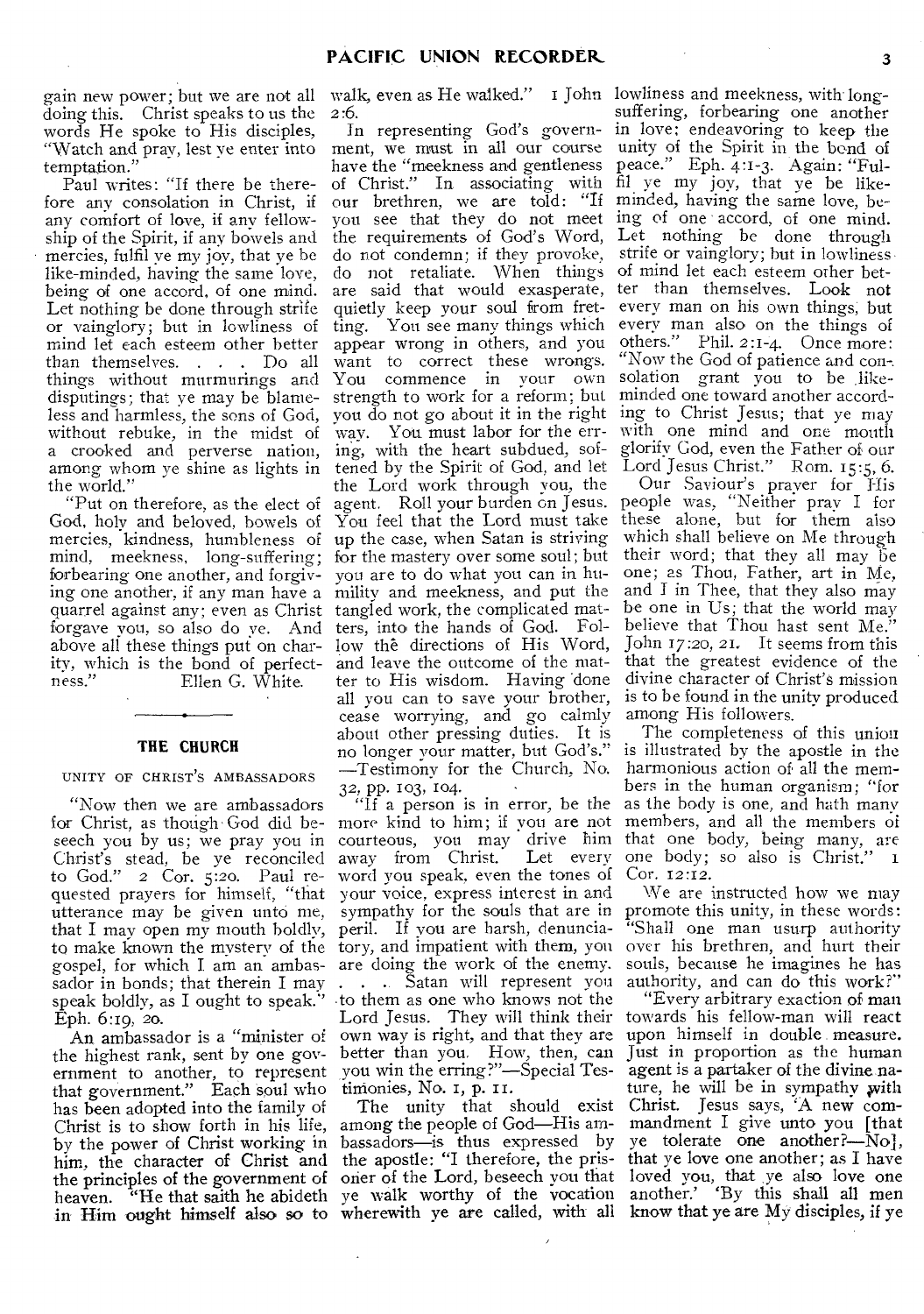have love one to another.' "—Mrs. E. G. White, in Review and Herald, May 26, 1896.

"Let each who claims to follow Christ esteem himself less, and others more. Press together, press together; in union there are strength and victory; in discord and division there are weakness and defeat. These words have been spoken to me from heaven. As God's ambassador, I speak them to you." —Testimony for the Church, No. 33, p. 16.

J. N. Loughborough.

# **THE FIELD**

# **CAMP-MEETINGS IN PACIFIC UNION CONFERENCE**

It has been my privilege to attend four of the local camp-<br>meetings in this conference. conference. Three of these have already been spoken of by others. The first, in the new field of Utah, at Bountiful, was attended by about sixty-five of our people, and seemed to be a source of encouragement to our work and the workers in that field.

The second, at Bozeman, Montana, reported about ninety in attendance. There was a good outside interest following that meeting. At last report ten or more had already accepted the *message* since the close of the campmeeting.

The third meeting, at Missoula, reported 115 in the Sabbath-school. Not only were our people led by this meeting to devote themselves more earnestly to the work, but the outside interest was such that the tent was still kept up for meetings. The night after most of the campers had left the ground, the meeting tent was filled with attentive listeners.

The fourth meeting, of which I wish to speak more fully, closed on the 15th of September, after a con-<br>tinuance of twelve days. This tinuance of twelve days. meeting was held in the northwest part of the beautiful city of Seattle, Washington. On the second Sabbath of the meeting there were 250 in attendance at the Sabbathschool. Besides a goodly number of the laborers in the conference

who were present, Brother Knox, the president of the Pacific Union Conference, Brother Martin, of the California Conference, and the writer took part in the preaching. Brother Osborne, the canvassing agent of the district, gave instruction to a force of workers who are to enter the field.

There was during this meeting not only instruction on the special truths for this time, but close, practical teaching for the upbuilding of those already identified with the message. This was supplemented with much personal labor for both old and young. There seemed to be a spirit of revival affecting professors, and several new ones took a stand for the right. Our regret was that more of our people in that section, and even of those living in Seattle, could not have been encamped upon the ground, so as to have had a fuller benefit of all the meetings of the occasion. It seemed to us that the meeting must tell for the advancement of the cause in that part of the conference. The Lord grant that it may so be.

Brother Knox and myself are now in Portland, en route to the Idaho camp-meeting, and Brother Martin also, on his return trip to California.

J. N. Loughborough. Sept. 17, 1901.

**NORTH PACIFIC CONFERENCE** 

# **SEATTLE CAMP-MEETING**

The last of the local campmeetings for the season in the North Pacific Conference was held at Seattle, September 5 to 15. We were fortunate in securing good grounds, free of charge, in a thickly-settled part of the city, and near the car line. With the exception of cool evenings and one rainy day, the weather was favorable. The attendance of our people was not as large as we expected at the beginning of the meeting, but it increased toward the close so the turnout was quite satisfactory. We were sorry to observe that the very ones who needed the benefit of the meeting the most were not there. The congregations in the evenings were ton, has a meeting-house so far

quite large, on account of the attendance of the Seattle church. We were led to believe that if the ministerial help at the meeting had been distributed among the churches in the vicinity, and thus come in contact with the needy ones, much more good might have been accomplished.

The help from outside the conference consisted of. Elders J. N. Loughborough, W. T. Knox, and C. N. Martin, and Brother S. C. Osborne, who worked along the line of the canvassing interests. Elder Loughborough's talks on last-day tokens and the rise and progress of the message were listened to with marked interest. Revival meetings were held nearly every day, and at all of these there was a response from those who were hungry for deeper experience, from backsliders, or those who were taking the first steps in a Christian life.

The number who came forward at these meetings was from five to fifteen. Often the power of God was manifested in a wonderful nianner. On two occasions work with anxious souls was continued till near midnight.

Plans were laid to finish the canvass for "Object Lessons." All of the ministers, licentiates. and Bibleworkers will devote three months workers will devote three months<br>to this work, beginning October I. H. W. Decker.

# **NOTES**

Eider Frank Bunch is engaged in a tent effort in Coos County, and reports an excellent interest.

Elder S. W. Nellis, who has been out of the field as an active laborer for several months, has now so far recovered his health that he will enter the field again.

Elders Hanson and Wallekar are having a remarkable interest in their tent-meeting at Cedar Home, Wash., among the Scandinavians. A number have accepted the truth, and steps' are being taken to build a meeting-house.

Elder F. M. Burg, who has been conducting a tent-meeting during the summer at Shelton, Washing-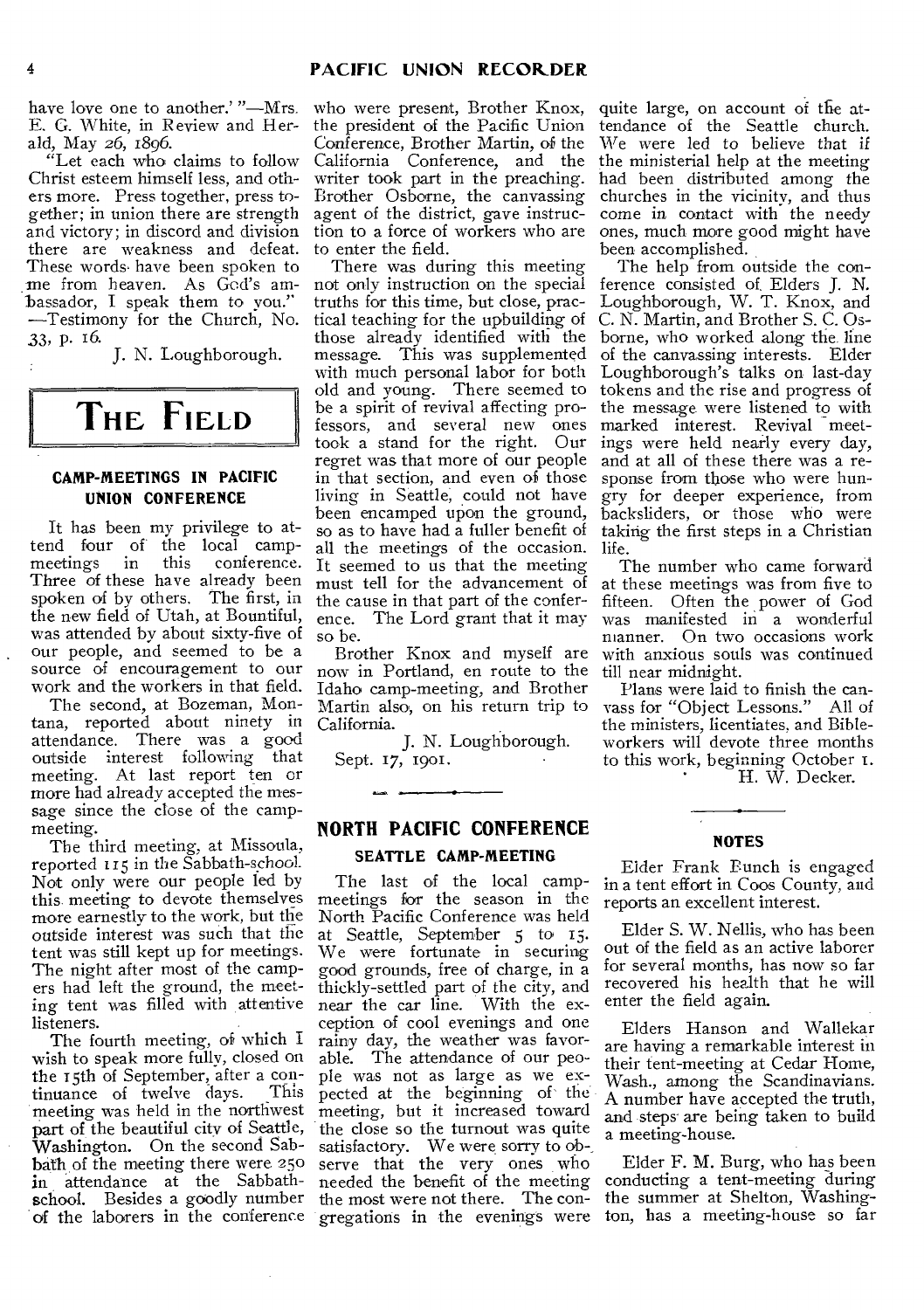under way that it will be ready for who desire training for the Lord's dedication by the middle of October. Recently, while working on the house, he met with quite a serious accident, cutting his hand with a chisel. He is now spending a few days under the doctor's care at the Seattle treatment rooms.

At a recent meeting of the North Pacific Conference Committee an invitation was extended to Elder Westrup, of California, to make this conference his field of labor, if agreeable to the Northern California Conference Committee. This is on account of the large Scandinavian population in the North Pacific Conference and the lack of laborers among these nationalities.

H. W. Decker.

# **NORTHERN CALIFORNIA CONFERENCE**

# **PLANS FOR CALIFORNIA LABOR-ERS**

It has been apparent for a long time that not all was being accomplished for the cause in California that ought to be. In fact, some were impressed with the thought that it was not morally right to expend in the state so much of the hard-earned tithes for so little real development. So when the Lord spoke decidedly to the same effect, it was thought time to do something to help the situation. From the Lord's instruction it has been clearly seen that the workers need something they do not have. Many of the Bible-workers need instruction as to how to meet the people and to develop their work. Some of the licentiates and ministers need to know how to instruct others how to work. Then, evidently some have mistaken the line of work for which they are adapted.

In view of the situation, and the clear message from the Lord, it has been decided to hold a trainingschool—yes, even a series of train-<br>ing-schools—through which to ing-schools—through nieet the needs of the various classes mentioned. A permanent school has therefore been started in San Francisco, in which four les-

work. In these classes there is being taught the principles of Bible faith for this time; the importance of evangelistic work, and how best to carry it on to success; simple diet and its benefits; common diseases and their treatment; how to care for the sick, etc. In fact, all the necessary knowledge for city missionary work will be taught, and opportunity will be given for all to put their lessons in practise day by day.

To these classes are invited devoted young men and women from all parts of the state, those who have positive convictions that the Lord wants them to enter active service for Him. But these must be persons who are determined to make the propagation of the truth for these days their life-work. All such may learn something to their advantage by corresponding at once with the president or secretary of the conference, 301 San Pablo Ave., Oakland, or with Elder W. S. Sadler, 1219 Buchanan Street, San Francisco.

About the middle of October there will also begin a canvassers' institute, to hold until the middle of November, when it will give way to a ministerial institute, in which instruction will be given as to how to train workers. At the first of these the state canvassing agent, Elder A. T. Jones, and other efficient help will be present. To those who desire to take advantage of this opportunity, the conference will provide lodging free. Let such write at once to P. R. Albrecht, 301 San Pablo Ave., Oakland, for information. More will be said later about the instruction to be given those who desire to improve their ministerial gift.

Cal. Conf. Committee.

#### **A NOBLE WORK**

sons each week may be had by all churches in northern California be Recognizing the position the canvassing work occupies in proclaiming the third angel's message, and realizing the necessity of a deeper and more active interest in it on the part of our people generally, the conference committee at a recent session has recommended that a Sabbath's service in all our

set apart to consider the importance of this work, to pray for its advancement, and to make a success of it by the cooperation of all, and the personal field labors of many.

Sabbath, October 5, is the day chosen, and we trust that all the brethren will join with us to make the most of this opportunity to get the importance and needs of the canvassing work placed before our people. The Lord in His providence has told us that this is the very work He wants His people to do at this time, and may we not look for a hearty response to our call for volunteers in this noble work?

A letter will be sent to every local church elder, to be read before the church, and we kindly ask the brethren and sisters to spend some time in prayer for the canvassing work. May the Lord grant that this effort may aid materially in bringing about His desire that where now there is one canvasser there will soon be one hundred.

M. H. Brown.

# **QUARTERLY REPORTS**

Blanks for quarterly reports will be sent to all our churches about Sept. 30, 1901. We trust that every church clerk and treasurer will report fully, correctly, and promptly to the secretary of the conference, M. H. Brown, 301 San Pablo Ave., Oakland, Cal.

It is the duty of ministers who visit our churches, and of the elders in our churches, to give church clerks and treasurers all needed instruction, that their work may be done well and at the proper time. The Lord's work should be done faithfully, and should never be neg-<br>lected lected.

# **THE WORK FOR THE ORPHANS**

The California Conference Committee have requested the Cal. M. M. and B. Association to take up the work for the orphans. This request has been made because the latter is better prepared to carry on this work, and it was one of the objects for which it was organized, being so stated in its articles of incorporation.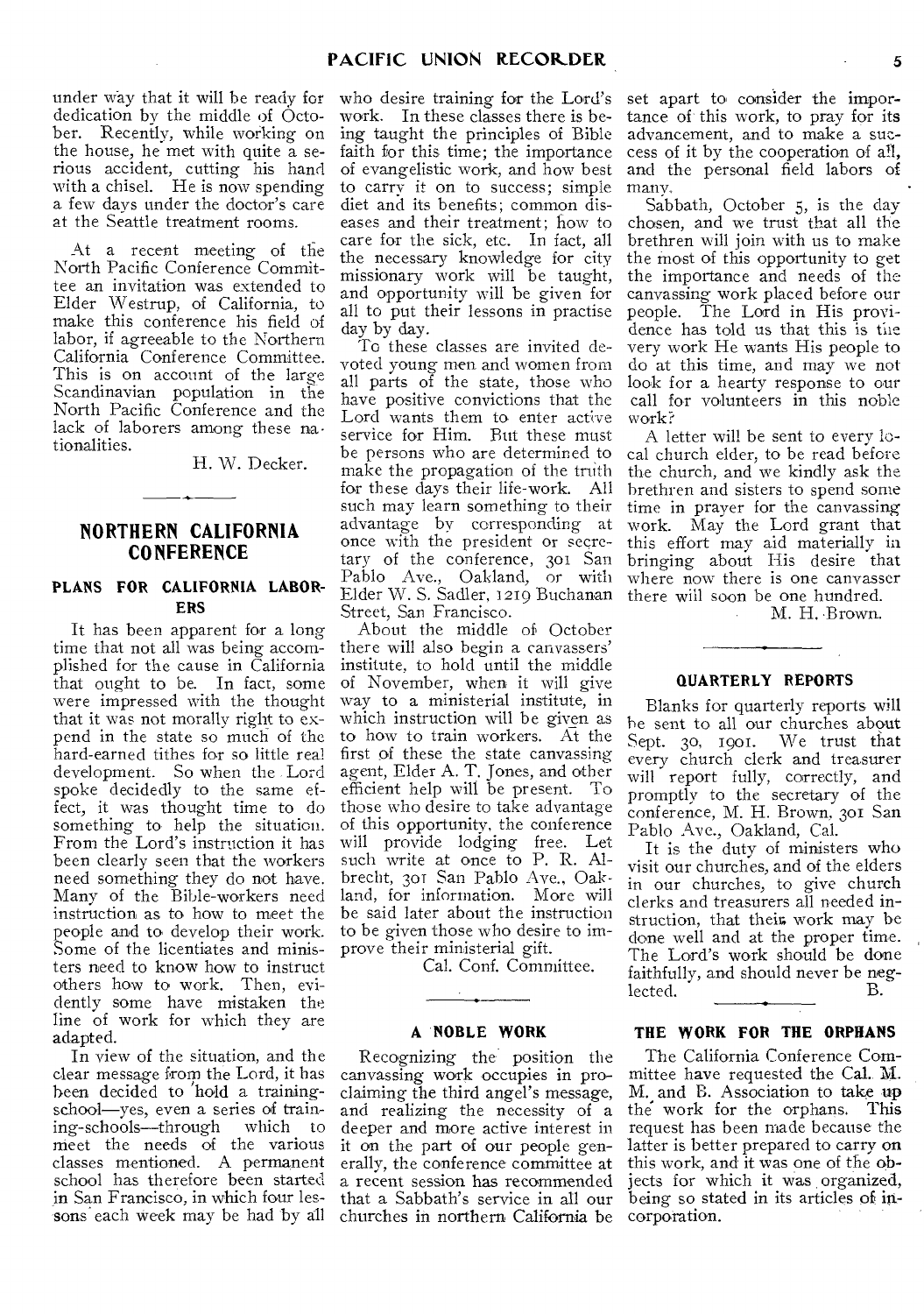We are only caring for children now that, do not have parents or guardians responsible for them. This is in order to reduce our expenses, and make the transition stage of transferring the work from the conference to the association as easy and economical as possible.

A committee has been chosen by the association to consider the question of how the transfer can be made most successfully, and to recommend what steps should be taken. An early report will be rendered, and the action of the association will be given in due time.

Our expenses for food, clothing, and care of the children still continue, hence the collection for this work will be taken up in our churches on the first Sabbath in October, the same as heretofore. This matter should not be forgotten.

Board Home of Friendless.

#### **AMONG THE CHURCHES**

Since  $mv$  last report I have been with the churches at Fresno, Hanford, Grangeville, and Lemoore. This is a busy season of the year in this portion of the state, but, notwithstanding the rush from early morning till late at night, our brethren and sisters turned out well to hear what we had to say about the near coming of the Lord. During each day we called at the homes of as many souls who were discouraged and needed help as was possible. The angel of the Lord went before us, and I believe, in every case, those who had been downcast expressed gratitude to God for our visit with them.

When in Fresno, we had a real good visit with Brother Law Keeni, M. D., he whom we knew as Charlie Keem, the Chinese brother who graduated at the California Medical College a year ago last May, in San Francisco. Dr. Keem has become associated with our Japanese brother, S. E. Tatsuguchi, and they have started what is known as the Fresno Sanitarium. We were surprised to see the work done in this house. About sixteen patients, all Japanese, were receiving medical attention within, while carpenters and painters were busily

many more. The principles of health reform are taught in this new institution, and as soon as we stepped within the door we felt a heavenly influence welcoming us there. Dr. Keem said to me: "We have the blessing of the Lord with us in this work. Every morning and night we call all our help together and worship the Lord, and we never perform an operation but what we first call upon God in the presence of all the helpers for His guiding hand to aid us, and He does help."

The Lord has blessed in this institution from the moment it started. It began paying its way from the very day it opened its door, so that they were able to pay each bill as it came due. They expect to extend their capacity so they can accommodate about sixty patients. They 'ask the prayers of God's people.

In Hanford we had another treat visiting. and praying from house to house, and encouraging every soul that was under a shadow in any way to come out into the sunshine, for God is there. We found four dear souls here willing to walk in the light and keep all the commandments, three of wliom expresssed a desire to follow the Lord in baptism. From Hanford we went to Grangeville, where we were given a warm welcome. We held three evening meetings, and brought into the church two members by baptism.

Lemoore was our next camping spot, where,we had the pleasure of visiting from house to house and praying with the people, telling them also of the approaching storm that is soon to break upon the people. We held three meetings with this church, and there Were added to their number six members by baptism.

After the Sabbath-morning services, we drove to the church at Hanford, where we met, by previous arrangement, the two candidates from Grangeville and the three in Hanford. After a short social meeting the entire congregation went over to the Christian Church, to witness the eleven persons follow their Lord in the solemn ordinance of baptism.

engaged preparing rooms for as me that the more I study and read Every day my experience teaches

the Bible, the brighter grows my friendship and acquaintance with God, and the greater becomes the desire to constantly commune with Him. So I ask my brethren and sisters everywhere to daily study the Bible; for our eternal life depends on how well we know God. See what Jesus says about it: "This is eternal life, that they might know Thee the only true God, and Jesus Christ, whom Thou hast sent." John 17:3.

B. F. Richards. 1123 Ellis St., San Francisco.

#### **LORIN, BERKELEY, CAL.**

Shortly after the Oakland campmeeting Brother Charles Everson came to Lorin to hold a series of meetings. In a short time a storeroom was secured on Adeline and Fairview Streets. On July 2 the first meeting was held, with a small attendance, but before the week was past, the attendance had increased to nearly one hundred. This interest continued until the prophecies and the Sabbath subjects had been given, when the number dropped to thirty or forty on an average. The meetings were held every evening until August 5, when they were changed to three times a week. Soon after the change Brother Everson was called to the bedside of his brother in Chicago, who was at the point of death. Since that time the Sunday-evening meetings have been conducted by the different ministerial brethren of Oakland. The other meetings during the week the writer has looked after, besides visiting and holding Biblereadings with the interested ones. Papers and tracts are being circulated also. The good Spirit of the Lord has attended the efforts all along, and people have been convinced that we are living in the most solemn time of this world's history, that is so wonderfully described in God's Word.

One soul has taken a stand for the truth, and several have stated that they know they ought to obey. I trust that they will soon follow these convictions of duty. One precious soul has accepted the truth, and has kept three Sabbaths,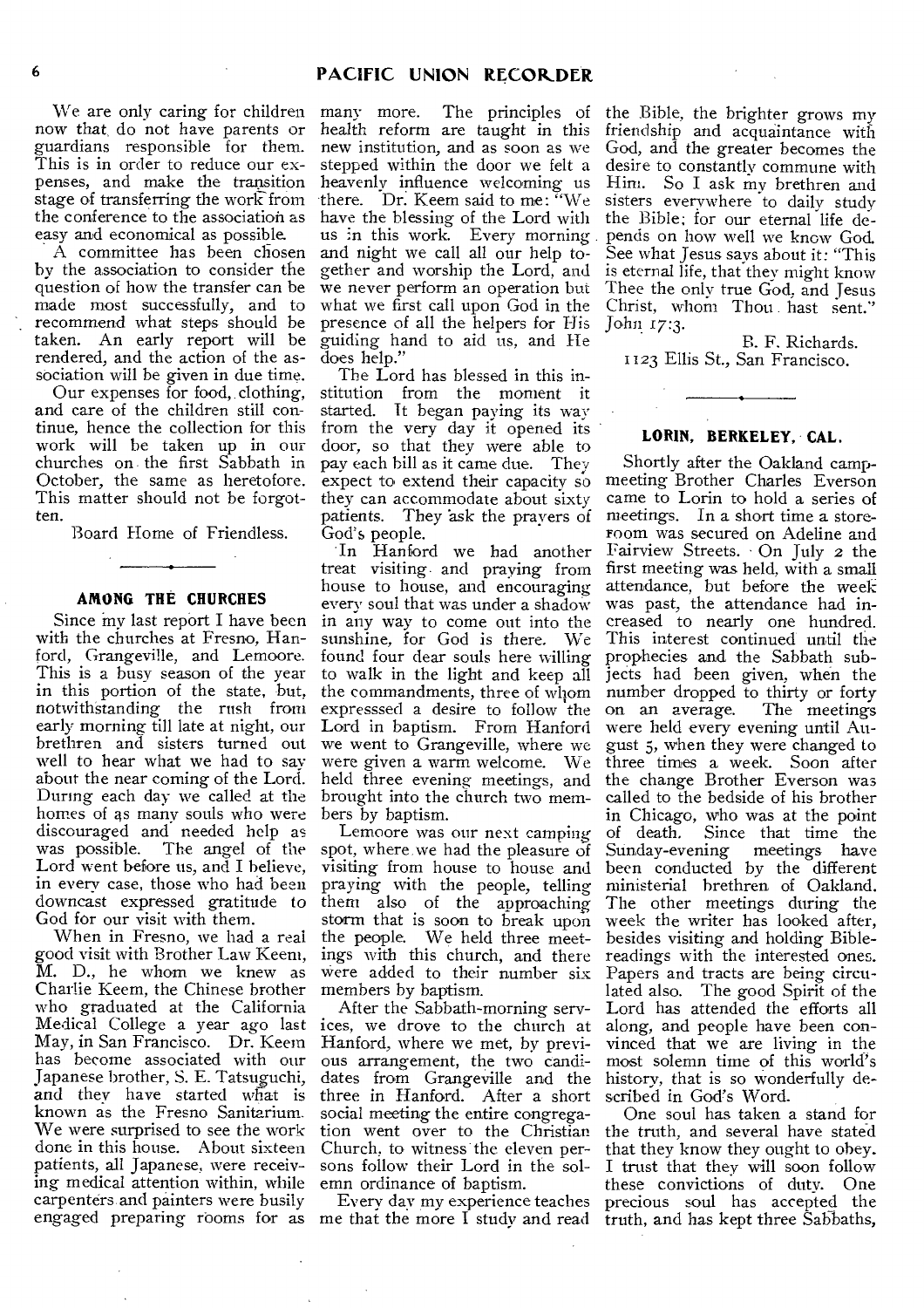by Mrs. Brand.

The meetings will be continued until the territory is carefully worked.

Lorin is the center of a large field, and I can see no reason why there should not be a large church here in time. We are all of good courage, and praise God for the privilege of being workers for Him who has done so much for us.

H. H. Brand.

#### **AMONG THE SCANDINAVIANS**

Since the state camp-meeting I have been working in San Francisco, principally among the Scandinavians.

The plan pursued has been that of visiting from house to house, selling papers, tracts, and books, and holding cottage meetings. Quite a number have taken instruction on lines of truth, and some are deeply interested.

Three have taken their stand for the truth during the present month. To the Lord be all the praise.

Andrew Brorsen. 4165 Lusk Street, Oakland.

# **OPENING OF THE WORKERS' TRAINING-SCHOOL AT SAN FRANCISCO**

The idea which has been in contemplation for some time of having classes in this city at which instruction might be giyen in Bible, elementary physiology, simple treatments, etc., has now materialized. It has assumed tangible shape and is an accomplished fact. On the evening of September 16, at 1219 Buchanan Street, a most auspicious start was made. A large number of workers and others interested. assembled, and the first classes regular in attendance is a man were held. Among those present were Elder W. C. White, Dr. R. A. Buchanan, Elder Corliss, and others. To commence the exercises of the evening, "We praise Thee, 0 God, for the Son of Thy love," was sung, and then Elder W. S. Sadler offered prayer, invoking the divine blessing on the efforts about to be put forth to train workers for the Master's vineyard. An excel-

as the result of Bible-readings held lent spirit prevailed, and much benefit was received from the study first presented. The subject of the kingdom of God was taken up by Elder Corliss, and much fruitful thought was given. With notebooks and pencils the students made a good start in laying the foundation for a really earnest course of study, which is designed to enable them to show themselves approved unto God, workmen that need not to be ashamed. The hours of study will be from 7:30 to 9 :oo P. M. on Mondays and Thursdays. The Bible classes will be held on Monday in each week, and Drs. Buchanan and Coolidge will take up the health subjects on Thursdays. Some thirty names have already been enrolled.

H. W. Rose. 1219 Buchanan Street.

#### **BUCKEYE, CAL.**

This is a small mountain village in Shasta County, situated about five miles from Redding.

We commenced meetings August 20 in the schoolhouse. The attendance and interest from the<br>first have been encouraging. The first have been encouraging. people have been very kind to us in every way, and seem glad that we are with them.

Shortly after we commenced the meetings, we noticed some of the people bringing their Bibles, and others were taking down the texts, etc., which indicated that some were searching for truth.

From the beginning we have had a number of miners, who seldom, if ever, attend church. They express themselves as much pleased with what they have heard. We are in hopes that some of them will soon commence mining for that which is richer than gold.

Among those who have been who is well educated and a member of the Presbyterian Church. He is interested in the Sabbath truth, and is now reading the "History of the Sabbath," by Andrews. We are very anxious concerning this case.

Mrs. Sims and Mrs. Dillon hold a children's meeting every Sunday, which is quite well attended, and much interest is shown. They also are giving Bible-readings to a number of people.

One of the leading papers of the county in a recent issue spoke favorably of our work in this place.

The donations last Sunday evening amounted to \$3.45.

Pray for us.

W. L. Sims, I. P. Dillon.

September 20.

#### **NOTES**

Tents for the Red Bluff campmeeting should be ordered at once. Prices for rent were given in the last number of the "Recorder."

We especially urge upon all our people in the Sacramento Valley the importance of attending the Red Bluff camp-meeting, Oct. 3-13, 1901.

Henry Scott has gone to Santa Rosa to look after those who have become interested in the truth through the labors of Sister Morrison.

The tent-meetings at Tulare have closed, and the tent has been moved to Layton. Some have embraced the truth at Tulare; but we are not able yet to state the number.

A. T. Jones, J. 0. Corliss, C. N. Martin, and other laborers, will attend the camp-meeting at Red Bluff, October .3-13. Come early and stay throughout the entire meeting.

C. N. Martin has returned from the northern conferences; and will assist in the preparations for the Red Bluff camp-meeting, and attend it. He has been away from California since August 1.

The canvass for "Christ's Object Lessons" by our laborers will begin soon. All who are not hindered by important interests are expected to take up this work and push the sale of it.

Please remember the collection for the orphans on the first Sabbath in October. It should be taken up in all our churches and Sabbath-schools in California, and then be sent by the librarians to W. V. Sample, 301 San Pablo .Ave., Oakland, Cal. B.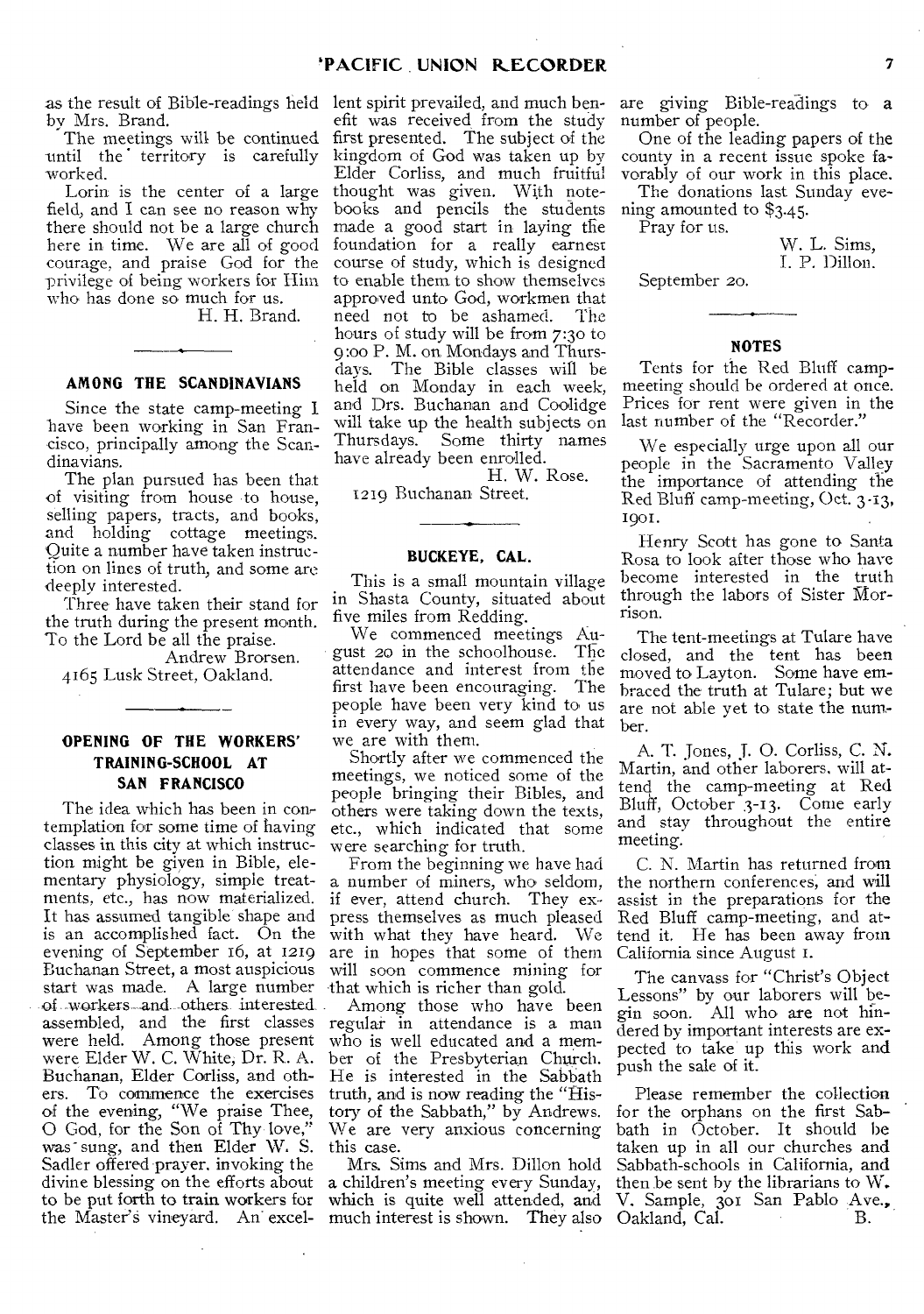# **MONTANA CONFERENCE**

#### **BOZEMAN, MONTANA, CAMP-MEETING**

This meeting convened as appointed, in the city of Bozeman, Aug. 13-19, and I am sure it was a spiritual feast to all who attended. There were thirteen family tents pitched upon the ground, and about time and money expended. May forty persons were camped in them. Quite a large number, however, attended regularly, living in the the daily walk, through the coming city, but not camping with us. city, but not camping with us. year, with the strength which Jesus<br>The Sabbath-school numbered may give. W. B. White, The Sabbath-school numbered may give.<br>eighty-five. As the season this year in Montana is a little late, this meeting came right in haying, which kept a few of our people away for the greater part of the<br>time. This was unavoidable as This was unavoidable, as contracts were made Which had to be fulfilled. From the first a good spiritual influence pervaded the periences have been varied and not little encampment, and union and love seemed to reign. The preaching was of a close, practical nature, which seemed to find a ready response in the hearts of the people. The sermons of Elder Loughborough on the advent faith and the prophetic gift in the church, were greatly appreciated, and were a source of strength to all who listened to them. Our people greatly appreciate the labors of such pioneers in the work, and we trust they may be spared to continue their service of love for years to come. Our brethren were somewhat disappointed in not having the labors of Elder Knox, who was detained in California, but gladly submitted—if his presence and labors were more needed elsewhere.

Elder J. C. Foster and W. A. Gosmer had been holding a tentmeeting in the city, and at the time of this meeting the interest had begun to decline, but the .campmeeting seemed to revive the interest, and each evening our 3ox5o -tent was well filled with interested listeners. Some ten or more souls here in the city have signified their intention of obeying the truth as the result of the summer's work.

The children's meetings were under the charge of Sisters French and Boardman, and two services were held each day, with an excellent interest. The expenses of the meeting were fully met, and all went to their homes with good one Sabbath-keeper, a sister, re-

courage to press on in the Christian way. The large tent is still up, and regular services are held by Brethren Foster and Gosmer.

We feel that this camp-meeting was a success, and that God's presence was with us to encourage and strengthen, and we are sure any who came were not sorry of the the resolutions made for a more consecrated life be carried out in W. B. White.

# **SOUTHERN CALIFORNIA CONFERENCE**

# **VENTURA COUNTY, CAL.**

Since we last reported, our exaltogether uninteresting. After the Oakland camp-meeting, in June, we came to southern California with others, and were soon engaged with them in a series of tent-meetings in Los Angeles, which were continued until and merged into the camp-meeting. Two months were spent in- Los Angeles, and August 28 we left for Ventura County, our field of labor. We thought it best to hold tentmeetings at Oxnard as soon as possible during the "beet campaign" (a large sugar factory being at that place), but, after a desirable location was selected for the tent, the way was not yet clear, as diphtheria had made its presence known, and the school was closed, and a possibility existed of the town being quarantined, so the doctors stated. This, with other reasons, led us to believe it was not the mind of the Lord to start the work there at present, so we removed to Nordhoff September 12.

This is a very pleasant little town of 400 inhabitants, with a very agreeable climate. Our meetings commenced here last evening, the line." K. with an attentive audience of forty, and we have good reasons to think it will soon be larger. One thing we hear a great deal of in this county is the union of some of the larger denominations. A minister of the Christian Church is laboring to this end. We understand that

sides here, but she is away at present. A large part of the population of this county is Mexican, con-<br>sequently Catholicism is the sequently Catholicism is strongest in numbers, one of the old Franciscan missions being located in Ventura. Nordhoff, however, is an exception to this rule, and the majority are a temperate and religious people. Brethren J. L. McElhany and H. L. Rawson have joined us here in labor.

C. E. Knight, Deborah Knight. Nordhoff, Cal., September 20.



#### **ENCOURAGING WORDS.**

From a personal letter from Prof. E. L. Stewart we take the liberty to quote the following encouraging words: "I see by your plans that you are coming right to the point in Sabbath-school work. Do away with this dependence upon formality. I like that suggestion. I like formality in connection with the work; that is, by formality I mean, of course, system and order, which must be connected with the Sabbath-school work, but it does not mean at all that we are to go through the same identical program week after week.

"Then, the simplification of the work, I can truly say that I am in hearty sympathy with this doing away with so much needless machinery. Let us have more of the Spirit and power of God in our schools, and less dependence upon mere forms. I have just had a good, long talk with Elder and he also is in hearty sympathy with this movement. It is high time that we were arousing ourselves to diligent work all along the line."  $K$ .

### **HINTS TO YOUNG TEACHERS**

There is a drawer in my desk that I do not often open, because the things that are in it belong to other days, and I have no *use* for them now. The contents of that drawer are of very slight commer-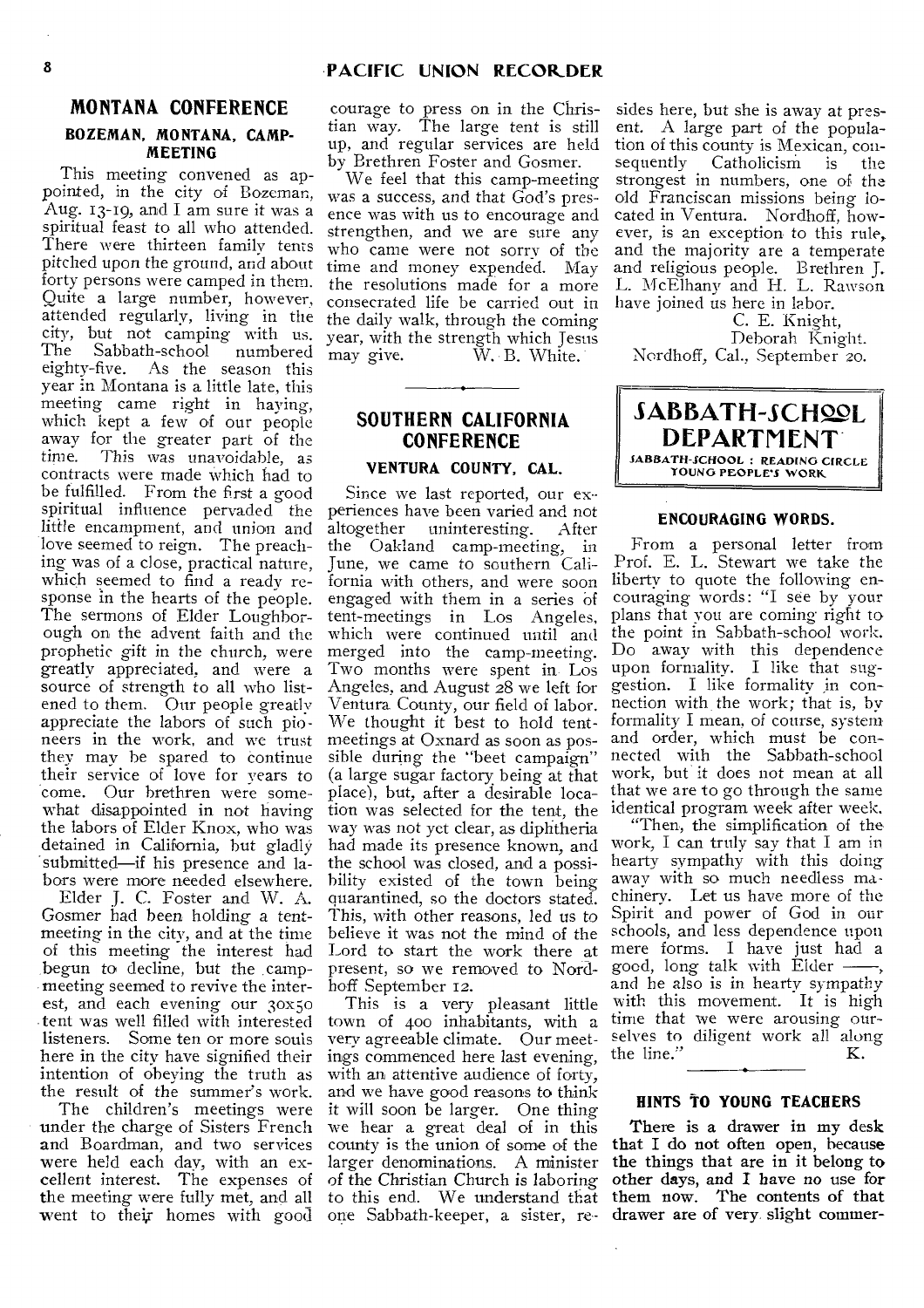cial value, and some men not given cle to tell just how I did "get hold" to "saving things" would have of those boys. It was not easy to burned or thrown them away long ago. But I do not think I shall ever burn or give them away. There are both happy and sorrowful associations connected with the book, I thank the Father of us all things in that desk drawer. I opened the drawer to-day to look for an old letter that I thought was in it, and I came across a small, cheap, worn book, the original cost of which could not have been more than ten cents. On the back of the book was printed "Class Record." I opened the book and saw on the yellow page the names of six boys who have for years been men. But they were mere lads of twelve to fifteen years when I wrote their names in that little book the day I became their Sabbath-school teacher. I remember how the superintendent of the school said when he asked me to take that class: "They are pretty lively boys, and you may not be able to do much with them. Two teachers have already given them up."

And I remember I said I liked lively boys, and they would have to be very bad indeed before I gave them up. I found them to be so lively, and so disposed to "carry on," that it took me most of that first Sabbath to get their names written in the class record book. They gave me fictitious names and addresses, and were manifestly disposed to "guy" me. They were not impertinent or rude, but were overflowing with animal spirits. They had not the remotest interest in the lesson nor in anything pertaining to it. Indeed, I doubt if one of them knew just where the lesson was. They were there for a good time. It was, I confess; a very trying hour for me; but I was fortunate in having a good deal of patience and in also having a natural liking for boys. My own boyhood days did not lie very far behind me then, and the remembrance of this, combined with the fact that **I** had not been an ideal boy myself, helped me to concede a good deal to the natural tendencies of boys in general, and strengthened my resolve to "get hold" of those boys in some way.

#### NEAR THE SHOAL OF DISCOURAGE-MENT.

It is not the purpose of this arti-

do, and there were times when I was very near the dangerous shoal of discouragement; but every time I see that little worn class record that He gave me strength to hold I felt when he said: on, just as He will give you strength to hold on to the class that may at this very moment be trying you sorely. I am sure I owe my final success with that class largely to constant prayer with and for those my prayers would be answered.

THE RECORD AS IT STANDS TO-DAY.

Here is that class record as it stands to-day: The worst boy in the class was a rosy-cheeked, handsome lad. Yesterday there came to me from afar off in the interior of India a travel-worn letter in which he wrote:—

" This is the beginning of the eighth year of my work as a missionary among these poor souls who sit in darkness. I am the only white man within two hundred miles of this missionary station, and my surroundings could not well be more poverty-stricken and depressing than they are. The people are poor almost beyond human belief, and their sufferings wring my heart. But some of them are learning to love and trust our God in the midst of their awful poverty and misery.

" I am in nowise discouraged or depressed, and I thank God for having led me to these people to tell them of Him. I have long ago consecrated my life to His service, and I believe He wants me to be here trying to bring these people to a knowledge of Him. I often think of those long-ago days when I was a harum-scarum of a boy in your the church and come out boldly class in that little mission school. for Christ." It was in that class and in that school that I learned to be a child of Christ, and I owe much to your patience and forbearance at a time when I was about as troublesome as a boy could well be."

#### A SUPERINTENDENT TO-DAY.

I turn to the next name on the book. It is that of one who is to-day superintendent of one of the west, but who was a very un- into a bad man."

promising boy when I first wrote his name in this record book. He is now a successful business man, and I was entertained in his own beautiful home when I visited the west a few years ago. Nothing could make me any happier than

boys, and to the firm conviction that things I learned in that school. I " I feel that I owe much of my prosperity and much of my happiness to the change wrought in my life when I was your Sabbathschool boy. I simply could not put from my mind and heart the have sometimes tried to forget them, and to make myself think they were not true, but I know now that they are true, and I thank God that He would not let me forget them."

A Y. M. C. A. WORKER.

The third name on the list is very active in Y. M. C. A. work, and he is as manly and honest a man as you will find in a day's journey. I see him about once a year, and he never fails to refer to the old days when he was one of my "bad boys" in that mission Sabbath-school.

Another member died before he reached his thirtieth year, but he had been for ten years an earnest Christian, and he sent me a beautiful message full of love and sweet Christian resignation from his death-bed. I heard his testimony when he presented himself for membership in the church, and in reply to the question when he first felt that he would like to be a Christian, he said:—

"When I was a boy in the Tenth Street Sabbath-school. I did not tell my teacher so then, and I tried for some time to make myself think that I really did not want to join

#### THE FIFTH BOY.

largest Sabbath-schools in the far kindness kept me from developing The fifth boy is a professor in an eastern college, in which his influence for good is more marked than that of any teacher in the institution. He is particularly patient and gentle with erring boys under his care, because, he says, "I was a pretty bad boy myself once, and nothing but loving patience and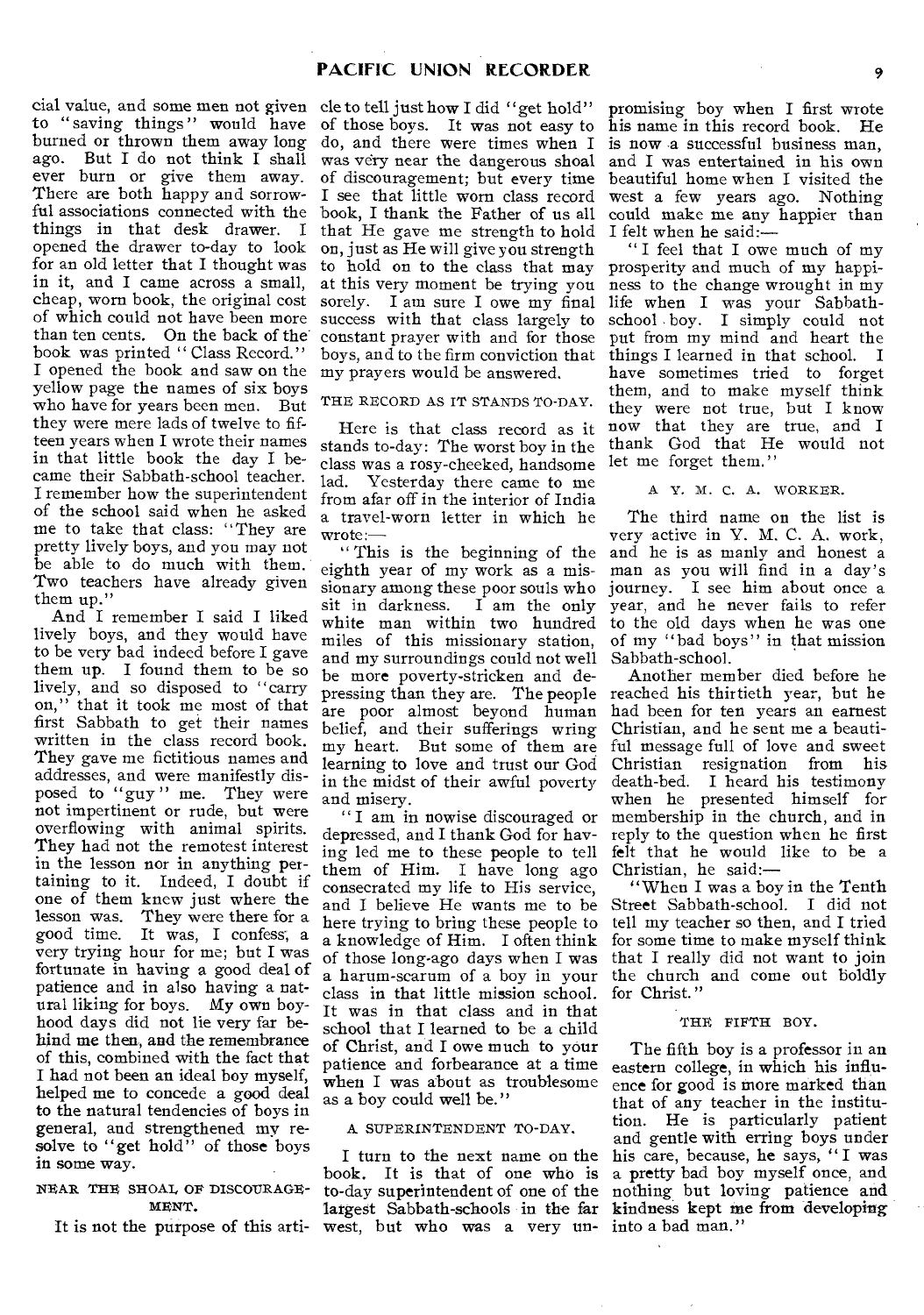I have little knowledge of the sixth member of my class of " bad boys," but I have heard that he is a very useful and respectable man in one of the southern states. When I saw him last he was still in his teens, but he gave promise then of becoming a good man, although there had been a time in his life when it was prophesied that he would certainly  $\log$  to the bad."

Do you wonder that I .think a good deal of that class record? And I believe there is that in it which ought to be encouraging to the young teachers of other classes of lively boys when they are disheartened. It is a great thing to take a class of so-called bad boys and see them develop into a class of good boys. It is one of the greatest and most joyful victories within the rower of the Sabbathschool teacher to achieve. No work that I have been permitted to do for the Master has given me the thrill of joy that I feel when I look at this class record, yellow with age, and know that the names of all those bad boys are written in the book of the Master's remembrance because they have become<br>His children.—Voung People's His. children.—Young Weekly.

" I see that God sends pain into men's lives as a discipline, but He does not hinder them from finding comfort in many ways. Life is hard enough sometimes, but there is always a `chink' somewhere through which one can see the mountain-tops and sunlit clouds."

# SOMETHING FOR YOUNG PEOPLE

There was a time when it was thought by many that "work for the young people" meant work which was to be done in behalf of our young people. But, happily, we are learning that it is work to be done by them in helping to send "the advent message to the world in this generation."

Our young people are willing to work—yes, they want to work, but they sometimes do not know just what to do, nor how to begin. The work is lying all around us waiting for willing hands, but we have to educate ourselves to see and recognize it as "our work."

As I have been traveling about of late, I have noticed our reading racks in several depots, but in every instance the announcement, "Free Religious Reading," seemed like a mockery, for the rack was empty. I have thought what an excellent work it would be for some of our young people to watch these racks, and keep them filled with clean copies of our numerous and interesting papers. This is a work which even the young boys and girls can do, and if they have read the article entitled "Reading Racks—Some Results," in the third issue of this paper, I believe that they will all want to have a part in a work which brings such results. The Lord has told us that the circulation of our papers is doing a greater work than even the living preacher can do.

Many of our young people think that they can not canvass. But here is a way which is so easy that any one can have a part in it. Take at least one copy of the "Signs" to use each week. Read it carefully, then call upon some family (your acquaintances . or strangers, just as you prefer), and show the paper. Call their attention to some of the most interesting articles, and ask them to read them.

Next week do the same, and so continue as long as they have enough interest to read the paper, or till you can get their subscription. Then try 'some, one else, never letting your paper lie idle, but making sure that some one is reading it each week.

If you have a neighbor who has poor eyesight, you may be able to do a great deal of good by reading the Bible, the papers, or our books to him. I once knew a girl of eleven years who spent an hour or two each week reading from "Patriarchs and Prophets" to a poor blind woman. The old lady looked forward to the reading as almost the only bright spots in her dreary weeks. But the one who reaped the greatest benefit was the child herself. She always returned home with her own heart full of warmth and sunshine.

If our young people look for "Whatsoever thy hand findeth to Spirit of God can not be gotten

do, do it with thy might." But the work is never far away. The Lord places us just where He wants us to work.

I have just been reading of a boy who wished for a million dollars so he could build churches in India and help the heathen. But when his mother asked him to take a basket of peaches to a sick child, he was not willing to go out in the hot sunshine, and wanted some one else to go. He was looking too far away for his work.

Let us be ready to say, every morning, "Here am I, Lord, send me"—not to heathen lands, but to the little, unpleasant, and unpraised tasks of every-day life, to help carry God's message of love to the world. C. R. K.

# AN APPEAL TO OUR YOUNG MEN AND YOUNG WOMEN. NO. 4

If you want to be filled with the Spirit of God, fill your mind and heart with the Word of truth; walk in all the light you have, and then will you be baptized with power from on high to convict and convert the soul of him to whom you are trying to give the truth. If you will walk in all the light you have, and make an effort to give that truth to some one else, the Lord will baptize you with His Holy Spirit.

their work close at hand, they will extent that we are filled with the be sure to find it. The Lord says, truth of God, recognizing that the The Christian ought to be a transfer station between heaven and earth. Getting truth and giving truth is his business all the time. So let us lay hold of all the truth we can get, and let it pass through our characters. We shall find ourselves filled with the Spirit of God in getting it, and baptized with the Spirit in giving it out. Settle it that He into whose hands we have committed all is able to keep it, even to that great day; and when we appreciate that and leave it all in His hands, we shall have no further trouble along this line, Let us begin to appreciate that heaven is blessing us down here to-day, to the full extent that we are able to appreciate; that we are filled with the Spirit of God to the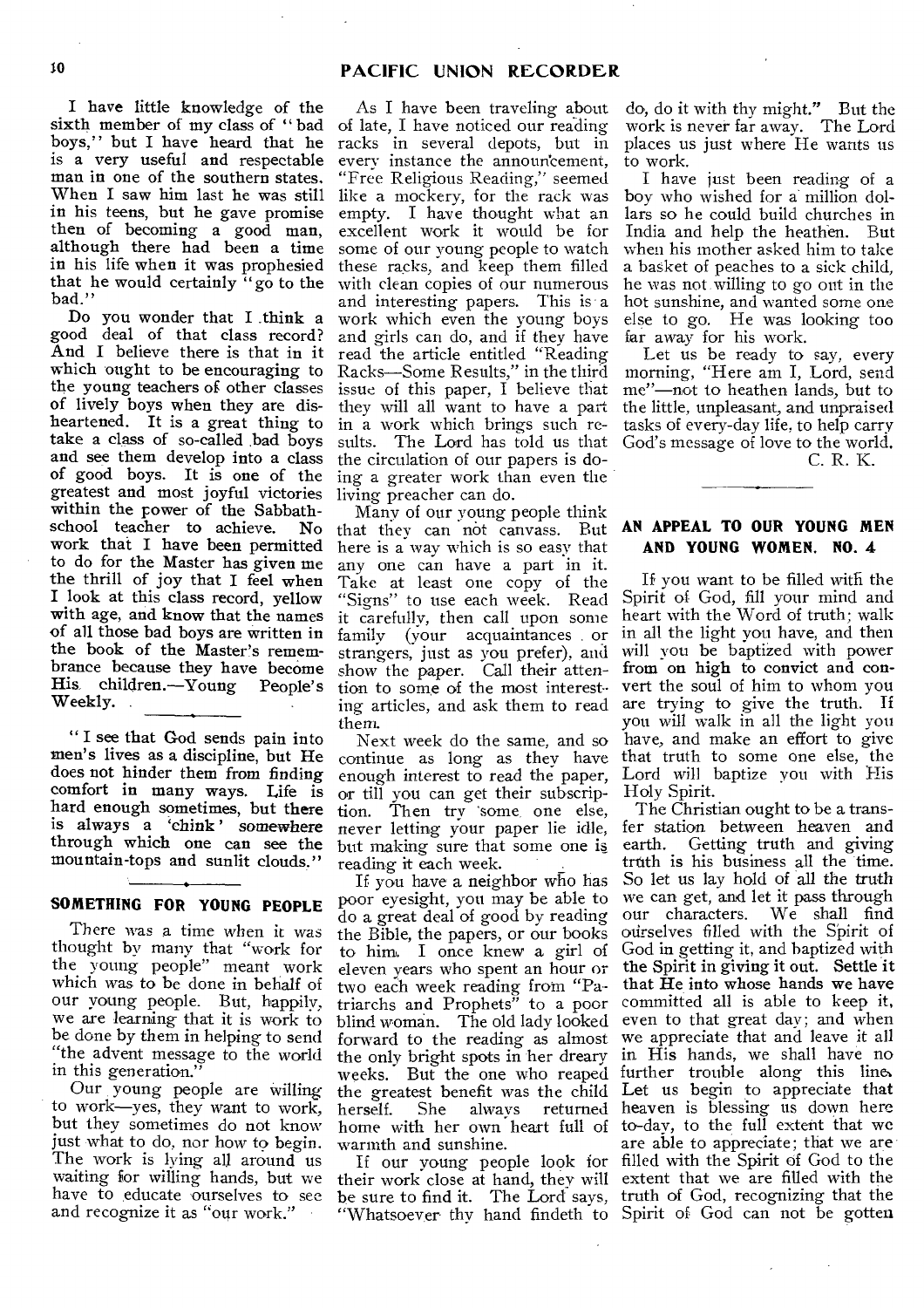separate and apart from the truth. of the Word and work of God.

is living up to all he has, is filled with the Spirit of God, and is ready to overflow any moment. Fill any man with the Spirit of God (and he will be filled when he lives up to all the light he has received), then give him another truth and let him make a single effort to give that truth to some one else, and he will be baptized with the Spirit with which he was filled, and that will be followed by his experiencing a sweet, refreshing influence that always comes to us when we have done something for somebody else. When you keep praying and working with some soul about having his sins forgiven, and you have seen him, with tears in his eves, born into the kingdom of God, you never get up and doubt whether your sins are forgiven. It is when you have not seen much of the outpouring of the Spirit of God for some time that you begin to doubt whether He is in your heart or not. The overflowing vessel is one that is always full. Then may heaven grant that ours shall be an overflowing church, with every young man and young woman in it an overflowing member; for then it will he a church filled with the Spirit of God; and the Gentiles will see that we have been with Christ and learned of Him. I pray that our ears may be unstopped, and for a moment let . us hear the cry, the sad moan, that is going up from a dying world; and then let us go forth in the name and then let us go forth in the hanne<br>of Jesus, with the healing balm of<br>Gilead. Let us reach down, on the<br>left hand and on the right hand, to<br>rescue the perishing, ere they sink Gilead. Let us reach down, on the left hand and on the right hand, to rescue the perishing, ere they sink beneath the waves to rise no more. It is not enough to attend Sabbath services, surrounded by our brothers and sisters, and sing, "Rescue the Perishing, Lift up the Fallen." Let us go out and do the thing itself, and let the angels first sing, and then we will join in their chorus, when the soul that was lost has returned to the fold of God. Come, every young man and ever' young woman, let us enlist under the blood-stained banner of Prince Immanuel, to-day. W. S. Sadler.

1219 Buchanan St., San Francisco, Cal.

# **MISSIONARY READING CIRCLE**

The man who has little truth, but for some definite announcements We have been anxiously waiting concerning the reading circle work<br>for the coming winter. These for the coming winter. have been late in reaching us, but if all of the churches will take hold of the work promptly, we can all begin the study of the lessons together. The study will begin October 6.

In the General Conference, and in the Pacific Union Conference, this work has been connected with the Sabbath-school department, and there should be some person chosen in each local conference to have special charge of it, if this has not already been done. It would be well to have persons appointed to canvass each church for the "Missionary Magazine," so that all may be ready for the field study, and for the "Review," which will contain the outline for the topical studies.

Do not think that any one is shut out from the study, and from being 'a member of the circle," because he can not meet with others. The lessons are designed primarily for home study. "Each family and each person is asked simply to study each lesson as thoroughly as possible during the week assigned for that lesson." But wherever it is practicable to do so, it is both interesting and helpful for small companies to meet together and review the week's lesson. Whether or not this is done, all who take up the study are members of the circle, which should embrace every family in the denomination.

To show you the plan that has been laid before us, I quote as follows from a letter from the corresponding secretary of the General Conference Sabbath-school Department :—

"The committee appointed to plan for this work considered the question quite carefully, deciding finally to combine with the field studies a series of lessons along the line of health principles. The first of these studies will consist of a few lessons on what might very appropriately be called 'Good Samaritan' topics. Those already chosen are as follows: 'Who Is Thy Neighbor?' Thy Neighbor as Thyself,' HoSpitality.' . 'The True Motive of Service,' Accept-

able Service Illustrated,' Feeding the Hungry,' 'God-given Opportunities.' Bear ye One Another's Burdens-How?' 'Rewards of Service.' No one text-book will he used in the study of this list of subjects, but the lessons will he published in the form of an article in the 'Review,' with suitable questions upon the article. About the first of the new year regular book study will begin. The textbook is by Dr. Kellogg, and is now in process of preparation. The book will contain a general outline Of the main principles of healthful living and rational treatment, taking up the subjects from a Bible standpoint, with numerous Bible foot-notes. Full announcements, giving the title of the book, price, etc., will be given later.

"The first lesson of the regular Berean reading circle course will be on the field, and will be studied during the week of October 6-12, and throughout the year the field studies will be the lesson for the week in each month which ends on the second Sabbath of the month. The text-hook for the field studies is the 'Missionary Magazine,' and each family should be provided with this journal, in order to follow the studies.

"The first of the 'Good Samaritan' series will be studied during the week of October 13-19. This lesson will be published in the Reading Circle department of the `Review,' with suitable questions. The subjects considered in the reading circle will he made the leading thought in the young people's meetings. A series of simple studies on the subjects mentioned above will be prepared and printed in the 'Instructor,' with brief supplementary helps. By thus uniting the studies for the young people's meetings-with the home study as carried on by the reading circle, all members of the family will be drawn together and their interests united in this important branch of the Lord's work."

I trust that all will take hold of this work in earnest. The time is so short before the lessons will begin that it will require immediate attention. I do hope that we can induce many new ones to join in the study, as well as to hold all the old circle members. We are told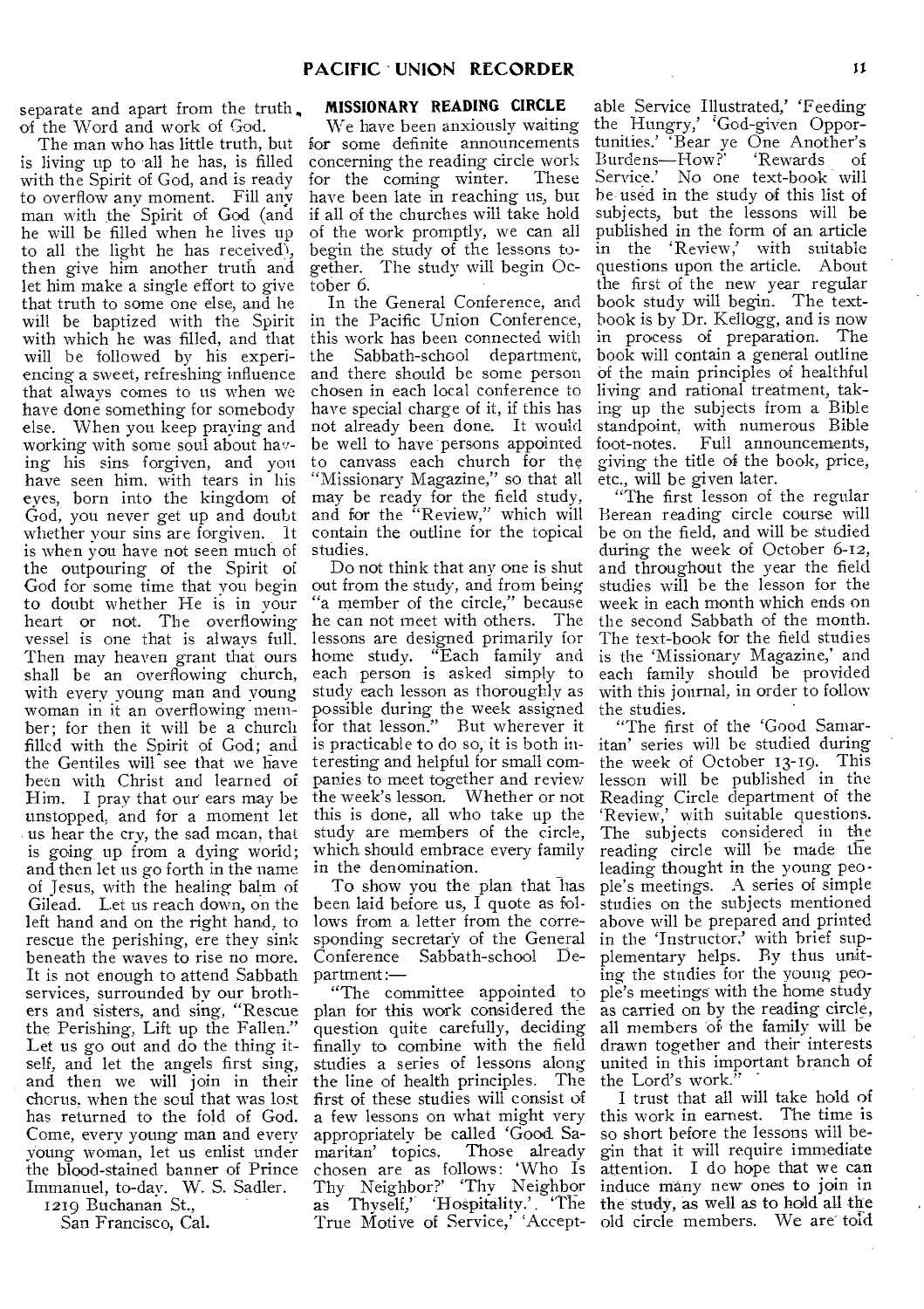that the advent message should go to all the world in this generation. This is a great work and requires the cooperation of every Seventhday Adventist. But the majority are not prepared to do it. The reading-circle studies are educative in their nature, and, from the very first, the movement was planned as a means of preparation to fit the members for active missionary work in carrying this message.

I shall be glad to hear from all those who have this work in charge, that I may know what success you are having. We can ask and expect the help of the Lord, for it is His work.

Any questions concerning this work will receive prompt attention<br>at this office. C. R. K. at this office.



#### **SAN FRANCISCO CHURCH-SCHOOL**

The first graduation commencement exercises of the San Francisco church-school took place on the evening of August 29 in the church. A large number of parents and friends assembled, and the program was carried out in a<br>most satisfactory manner. The most satisfactory manner. graduating members of the school occupied seats in the rostrum, all<br>dressed in white. The school dressed in white. board was also well represented, and Pastors **J.** 0. Corliss and W. S. Sadler were also present. Prayer was offered by Brother Sadler, and then the following program was carried through:—

Organ Solo . . . . . . . . . . . . George Miller Song, " Be a Thinker, Not a Dreamer " . Graduates Poem, " With God's Help" (orig.) . Winnie Brown Essay, "School History". . . . . Rosetta Clack<br>Solo, "The Perfect Life" . . Prin , G. E. Johnson Oration, "Future of Church-schools".Ida Williams Song, "Workers' March". . . . . . . Graduates<br>Valedictory, "True Education". . Emma Bryant Address, "Aim of True Education " . Elder Corliss

Immediately after the address the presentation, of diplomas was made, and then a farewell song was rendered by the graduates. The aim of true education, said Elder Corliss, is, in his opinion, the elevation of the mind, with a view to helping and enabling the student to ever have in view the accom-

plishment of the bettering of oth-together. We expect the book ers. Its object is to lead us to be to be completed not later than the lights in the world, guiding others middle of October. It will contain to qualify themselves to enter the a little over three hundred pages, realms of bliss at last. True edu-bound in cloth. Price, one dollar. cation does not omit anything that Address Pacific Press Pub. Co., is necessary to the welfare and Oakland, Cal., or your state tract happiness of the student. While society. worldly education aims to make of the student a good citizen of the world, true education, Christian education, seeks to fit students not only to be useful citizens in this life, but also to prepare them for citizenship in the world to come.

After the program had been gone through, the principal, Geo. E. Johnson, spoke briefly and thanked the audience for the support and encouragement he had received during his teachership, and bespoke a continuance of the same for his successor.

The graduates were Winnie Brown, Rosetta Clack, Ida Williams, and Emma Bryant.

**H.** W. Rose.

# **WRITE TO HEALDSBURG**

Again we urge upon all our young 'people who expect to attend Healdsburg College this coming year, to send in their names at once. This is absolutely necessary, in order for those in charge of the college to make such arrangements as will not interfere in the beginning work of the school. Those who come should read that portion of the college calendar which speaks of the articles which it is necessary for each student to bring with him. This applies to those who expect to live in the college home. If you do not have the college calendar, one will be sent to you upon application.

M. E. Cady, President.

# **REVISED EDITION OF BIBLE-NATURE STUDIES**

•

The revised work will soon be on the market, and will be much more helpful to parents and teachers than the first edition. As this is in the time when our churchschools are beginning their work, also our colleges and academies, it is a very opportune time to take up the study of the Bible and nature copy. It contains over one hun-

# **WANTED AT HEALDSBURG COLLEGE**

If ealdsburg College is endeavoring to follow out the light which the Lord has sent with reference to industrial labor, and offers opportunities for young men and women who are proficient in various trades to partially, if. not wholly, earn their way, so that they can take up such lines of study as will fit them for future usefulness in the cause of God. Especially are we desirous of securing persons who understand the following lines of work: Blacksmithing, cobbling, glovemaking, tailoring, carpentry, baking, gardening, floral culture, printing, tent-making, and broommaking. Any one who has a knowledge of other trades besides those mentioned above, should write to us at once, letting the college know with reference to their capabilities. We desire those to write who are anxious to use their trade as a means of obtaining further education. Do not delay this matter, for the school will open October 9. Those desiring to learn with reference to the school and its work, will be furnished a college calendar on application.

M. E. Cady.

#### **THE HOME AND CHURCH SCHOOL**

A thousand copies of the churchschool manual were published last summer, at the close of the teachers' institute. It has been a great means of organizing and giving efficiency to the church-school work. We have about three or four hundred copies of this manual still on<br>hand. Every one interested in Every one interested in Christian education should secure it and become posted with reference to the cause of Christian education and its demands upon us at this time. The price has been reduced from fifteen to ten cents per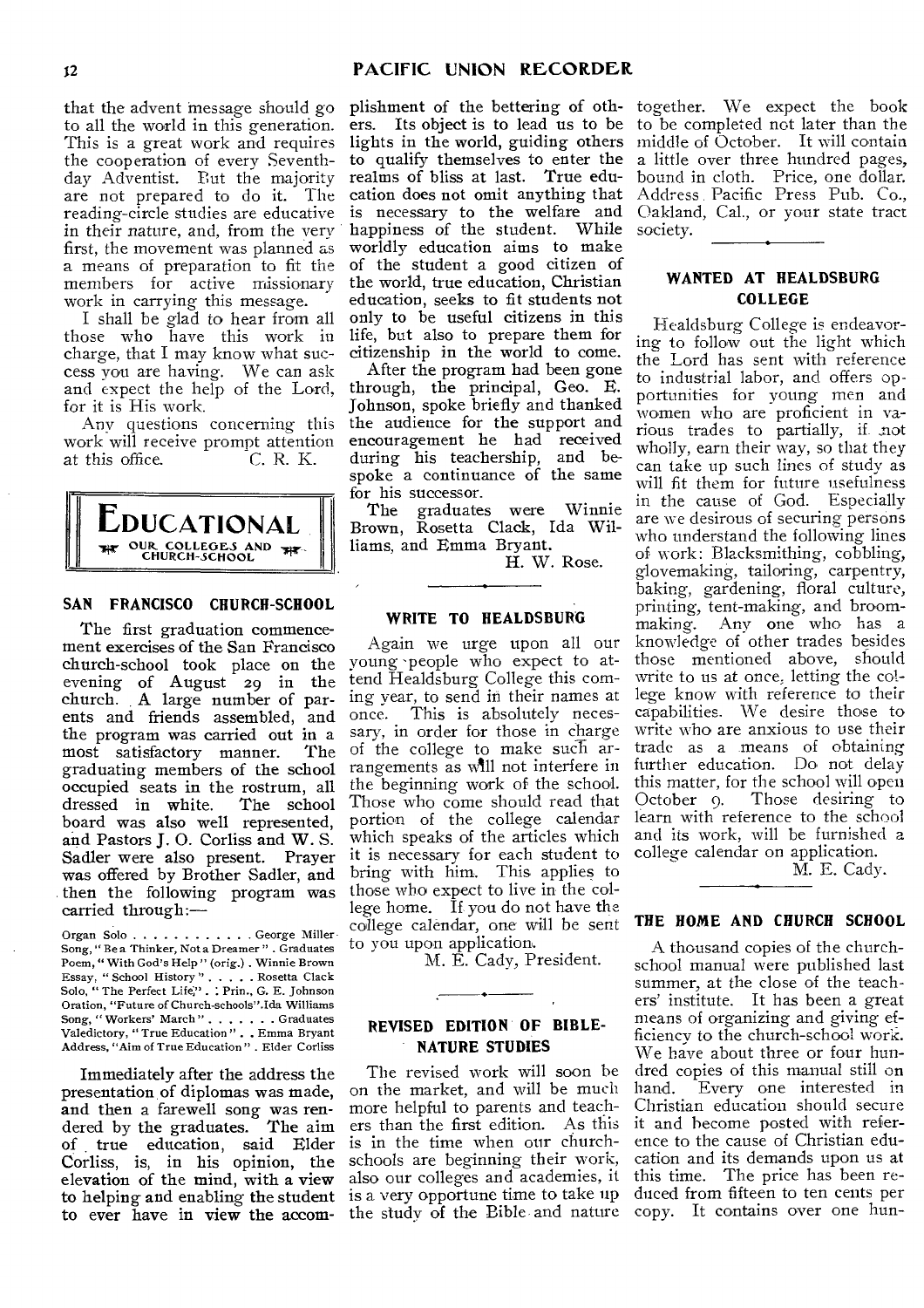consists of extracts from the Testimonies bearing upon the question of home and church-schools. The other half takes up books, courses of study, and church-school organization. Send for copy before the edition is exhausted. You can secure them from the college, or by addressing the California Tract Society, 301 San Pablo Ave., Oakland, Cal.



#### **FREEDOM FROM PHYSICAL AS WELL AS SPIRITUAL BONDAGE**

"And God spake all these words, saying: I am the Lord thy God, which have brought thee out of the land of Egypt, out of the house of bondage." Ex. 20:I, 2.

" If the Son therefore shall make you free, ye shall be free indeed." There is something about Christianity that tends toward freedom. Of course the devil is all the time trying to pervert what God is trying to do for us, so he sometimes tries to induce us to believe that Christianity is a bondage, and young people say they want to be "free," and to do as they please, and have a good time, and see something of the<br>world. People get the idea that People get the idea that truth, right-doing, and right living are a kind of bondage. The Bible says that "the way of the transgressor is hard."

eating, and of physical living, just the children of light; and medical wrought by Him, and almost every as much as He calls us out of science became a worldly one, one of them was to remove human Babylon, the fallen churches; so in until, in recent years, God has been suffering. In some cases the persons This text reminds us that the Lord our God has called us up out of Egypt. He has called us out of bondage as much as He ever called the children of Israel. If, then, He is the Lord our God, and has called us out of Egypt, there must to-day be conditions which are fitly compared to Egyptian bondage. Babylon is the place of wrong thought and belief spiritually; it is a moral place of wrong-doing. It is a fallen church. Egypt stands for a wrong way of teaching, eating, living, etc. So the Lord calls His people born plan, so that the world made<br>out of Egypt, that is, out of greater progress along the lines of out of Egypt, that is, out of greater progress along the lines of Egyptian methods of education, of caring for the physical man than

ready to meet our Lord when He people, who are beginning to recog-Babylon, and the Lord our God is is intrusted the care of the physical " the house of bondage."

with the appetite for liquor. The take care of our own health, but to Here is a poor man bound down Lord is calling him out of that bondage. He is held by chains of iron. A woman may be held down by her tea or coffee; she thinks she can not get along without it. The children of Israel never got out of Egypt till they crossed the Red Sea and passed over toward Canaan. We must leave our transgressions behind. Some Christians seem to be trying to see how near they can come to being wicked and yet not be lost.

To be called out of Egypt means that we shall be called to higher ground on our principles of education, diet, and physical living. When the children of Israel backslid, they began to long for "the leeks and onions of Egypt." They began to long for the Egyptian fleshpots. When the Lord called His people out, He appointed Moses to be their leader. Then He appointed priests.

The responsibility of caring for the whole camp of Israel, mentally, morally, and physically, was given to the priests. The Lord did not instruct Moses to take with him a few Egyptian physicians to look after the physical welfare of the<br>people in the wilderness. He people in the wilderness. taught the children of Israel how<br>to be doctors for themselves. He to be doctors for themselves. taught them about leprosy, caring for buildings, personal and public hygiene, etc. He gave them a code of laws for taking care of their health; instructions as, to cooking, not to eat the fat, not to seethe the kid in his mother's milk, etc. The Lord intended that the priests in the days of old should be both physical and spiritual ministers to the people, but God's people drifted gradually away from this heaven-

dred pages. One-half of the book order to stand on Mount Zion, raising up ministers in the remnant comes, we must not only have come nize the importance and sacredness out of Babylon, but out of Egypt of properly caring for the physical too; and so there is an Egypt man. God intends us to be a to-day just as much as there is a nation of priests, and to the priest calling us out of Egypt, out of as well as the spiritual nature. Each of us is under obligation, not only for ourselves, to know how to learn all we can about the physical man and his welfare, that we may be able to impart this instruction to others.

> There are open doors for us all around, where people are glad to know something about their food, dress, etc. The Lord will open doors just as He opens the rosebuds. If you opened the bud you would spoil the whole thing, but if you will let the Lord manage it, He will make a beautiful blossom of it. If we will only take hold of some of these principles and carry them to our neighbors, and spread them out on all sides, the Lord will open up a beautiful opportunity for us. The opportunity will bud and blossom, and bring forth good fruit.

It is a great thing to get hold of a truth in such a way that you can give it to some one else. Missionary opportunities, as a rule, do not " turn up" of themselves. The devil is watching things too closely. You ask God to show you how and where to put your plow into the soil and turn something up. No matter how religious a farmer is, if he folds his arms and waits for the soil to be turned up, before he plants his seed, he will get no crop in harvest-time. He needs to turn the soil up, put the seed in, and then the Lord will make it grow, and he is sure to reap his harvest at the right time. "In due time we shall reap if we faint not."

If you will teach your neighbors to look to you whenever there is anything wrong with their bodies, in time you will be the first they will look to when there is some-<br>thing wrong with their souls. We thing wrong with their souls. find that Christ preached a sermon on the mount, and one on the plain, and we have record of a few things said by the wayside; but thirty-five miracles are recorded as being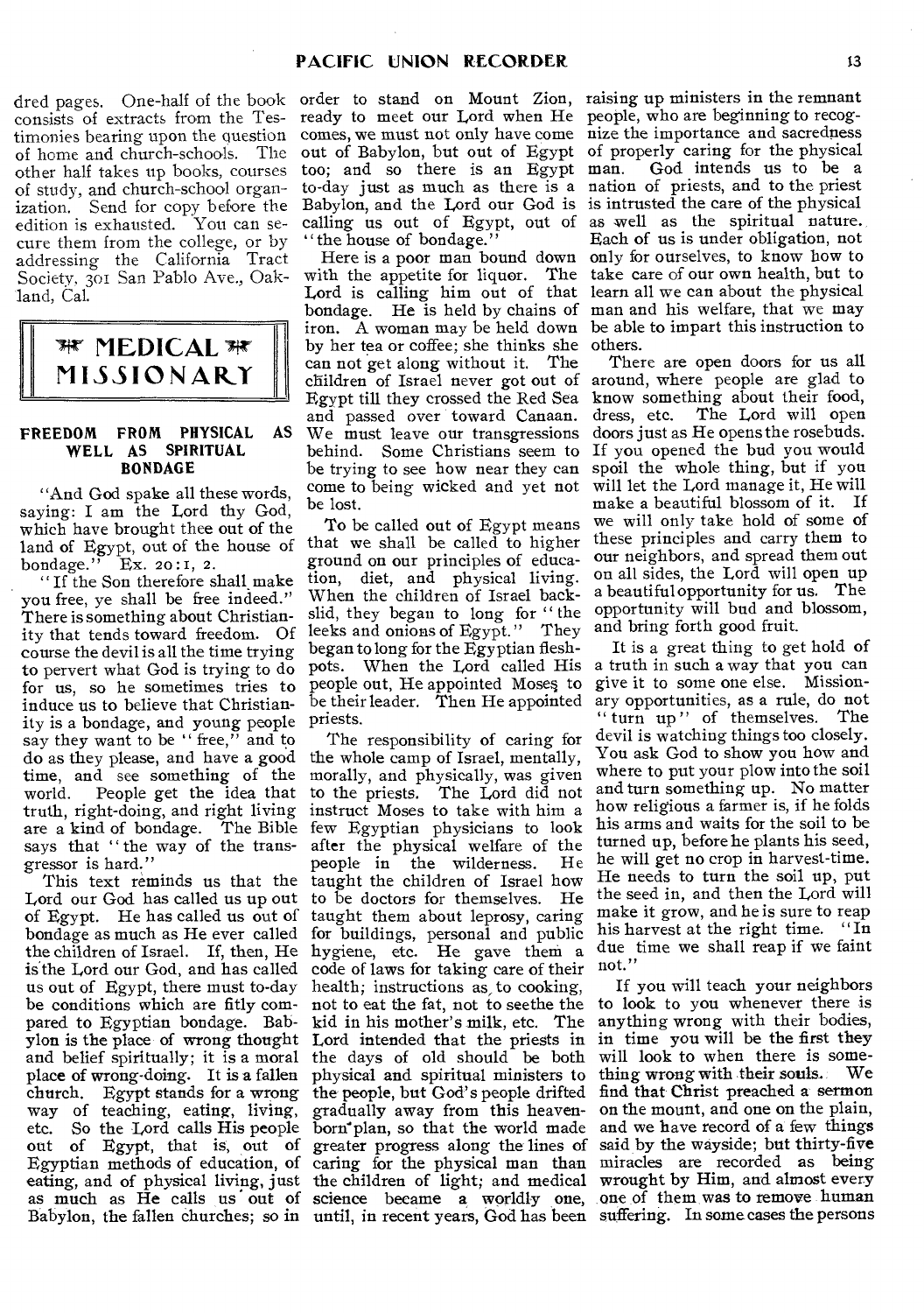#### **PACIFIC UNION RECORDER**

benefited did not know it was Jesus that had wrought the kind deed. The man born blind stood up before the Pharisees and nobly defended the Doer of the wonderful thing that had been wrought for him, and a few days later, when Jesus met him and asked him, " Believest thou on the Son of man?" he replied, "Who is He, Lord, that I might believe on Him? " By doing something for this man physically, the way opened for Christ to help him spiritually. Physical truth is often the key to N moral opportunity. Kind ministration is a key that will unlock almost<br>every heart. The remnant people The remnant people of God will each and every one be medical missionaries. They may not, perhaps, be nurses or physicians, but they will be medical missionaries according to their light and opportunity.

W. S. Sadler.

# **CANVASSING AND IlISSI2NART WORK.**

#### **CALIFORNIA CONFERENCE**

REPORT FOR TWO WEEKS ENDING SEPTEMBER 6, 1901. CHRIST'S OBJECT LESSONS. Hours. Orders. Value. Maybell Hughes, Linden.. 52 \$65 00 STEPS TO CHRIST. Polydor Novak, Haywards. 55 II 8 25 HERALDS OF THE MORNING. Susie L. Davis, Ferndale ..... 34 .10 13 25<br>Minnie Lanning, S. F. ... ... 14 2 3 30 Minnie Lanning, S. F.......14 2 COMING KING. Mrs. S. Ellyson, Upper Lake 4031 39 <sup>50</sup> BIBLE-READINGS. Mrs. S. Ellyson, Upper Lake ... 7 oo HOME HANDBOOK. Horace Munn, Bangor......  $\mu$  18  $\infty$ Total.....143 113 \$154 00 Miscellaneous sales \$26 45 The greater portion of the agent's time has been spent in delivering the past two

# weeks.

# **UPPER COLUMBIA CONFERENCE**

CANVASSING REPORT TO SEPTEMBER II, 1901. HEALTH BOOKS. Hours. Orders. Value. C. H. Allen 21 55 \$102 75 DANIEL AND REVELATION. W. W. Roper 78 221 6o Total

#### **NORTH PACIFIC CONFERENCE**

REPORT FOR FOUR WEEKS ENDING SEPTEMBER 13, 1901.

CHRIST'S OBJECT LESSONS.

|  | Hours. Orders. Value. |  |
|--|-----------------------|--|
|--|-----------------------|--|

A. H. Nicholson, British Columbia ......... 40  $$$  50 00

# DANIEL AND REVELATION.

S. W. Walker, Portland, Oregon 39 23 56 5o

# HOME HANDBOOK.

| Nora Loop, Whatcom |                         |  |  |
|--------------------|-------------------------|--|--|
|                    | Co., Oregon47 22 107 50 |  |  |
|                    |                         |  |  |

Oregon 7 9 25

| D. Richards, Washington<br>Co. Oregon 82            | 23       | 30 75          |
|-----------------------------------------------------|----------|----------------|
| W. H. Coffin, Clackamas<br>A. Williams, Skagit, Wn. | 6т<br>16 | 74 75<br>17 25 |
| Total245 192 \$356 00                               |          |                |
|                                                     |          |                |

#### **DOES IT • PAY**

When a person is thinking of purchasing a farm or some other business enterprise, the question, Does it pay? is generally considered quite fully.

In carrying on the work which God has given us to do, we are at times led to question the methods employed by putting the same question; and, instead of letting God answer it, we, who can not see the end from the beginning, often form a negative conclusion. Many have thought, "Does it pay to circulate our large subscription publications?" Let us see. Some seven or more years ago Brother David McClelland went into San Mateo County, California, and placed a large number of copies<br>of "Great Controversy." In the of "Great Controversy." southern part of the county near the seacoast lived a devoted Catholic lady, to whom a copy of one of these books was loaned not many months ago. She had never read the Bible, because the priests had always said that the "Lives of the Saints" should be the literature that should be studied; and, again, the instruction was that the Bible  $\overline{99}$  55 \$324 35 could not be understood. mercy and press forward. I.

As this lady took up "Great Controversy," she noticed that the statement was made that the dead sleep in the grave. Immediately she recognized the statement as contrary to the teachings of her church, so she thought the author of the book did not know what she was talking about. As she noticed that the author gave the Scripture texts to substantiate the statement made, she ventured to look into that closed hook, the Bible, and see if it was really so. To her surprise she found that the Bible agreed with "Great Controversy;" so the study of the book was continued, and thus God's Word became an Every opportunity was improved to obtain more light.

Some months ago circumstances brought this lady to San Francisco. When she met one of our people, she said, "I believe you Since then she has had further instruction, and now asks fo be allowed to follow her Master in baptism. Her heart  $\cdot$  is filled to overflowing with words of praise for the light God has given her, and her ambition is to assist some of her Catholic friends in receiving this light from God's Word. So, brethren, "does it pay" to circulate our literature?

The way of the consecrated canvasser has sometimes seemed hard, hut our Saviour said, "In the world ye shall have tribulation." Hence we may expect nothing else from the world while we are in it but trouble and perplexity. God says, however, "Be of good cheer; I have overcome the world." While we are in the Master's service, to the question, "Does it pay?" we can ever say: "Yes, it does pay to circulate our literature, no matter what it may cost in experience here. God sees every page that is scattered, and His sweet Spirit is falling on hearts that will be led to read and consider what is said. And in the glad time of the harvest the author, the compositor, the pressman, the binder, together with the canvasser who carried the books to the people, will share in the reward that our God will give those who have brought many to righteousness."

Let us dwell upon God's great<br>mercy and press forward. I.

# Nora Loop, Whatcom HERALDS OF THE MORNING. G. B Collett, Salem, MISCELLANEOUS.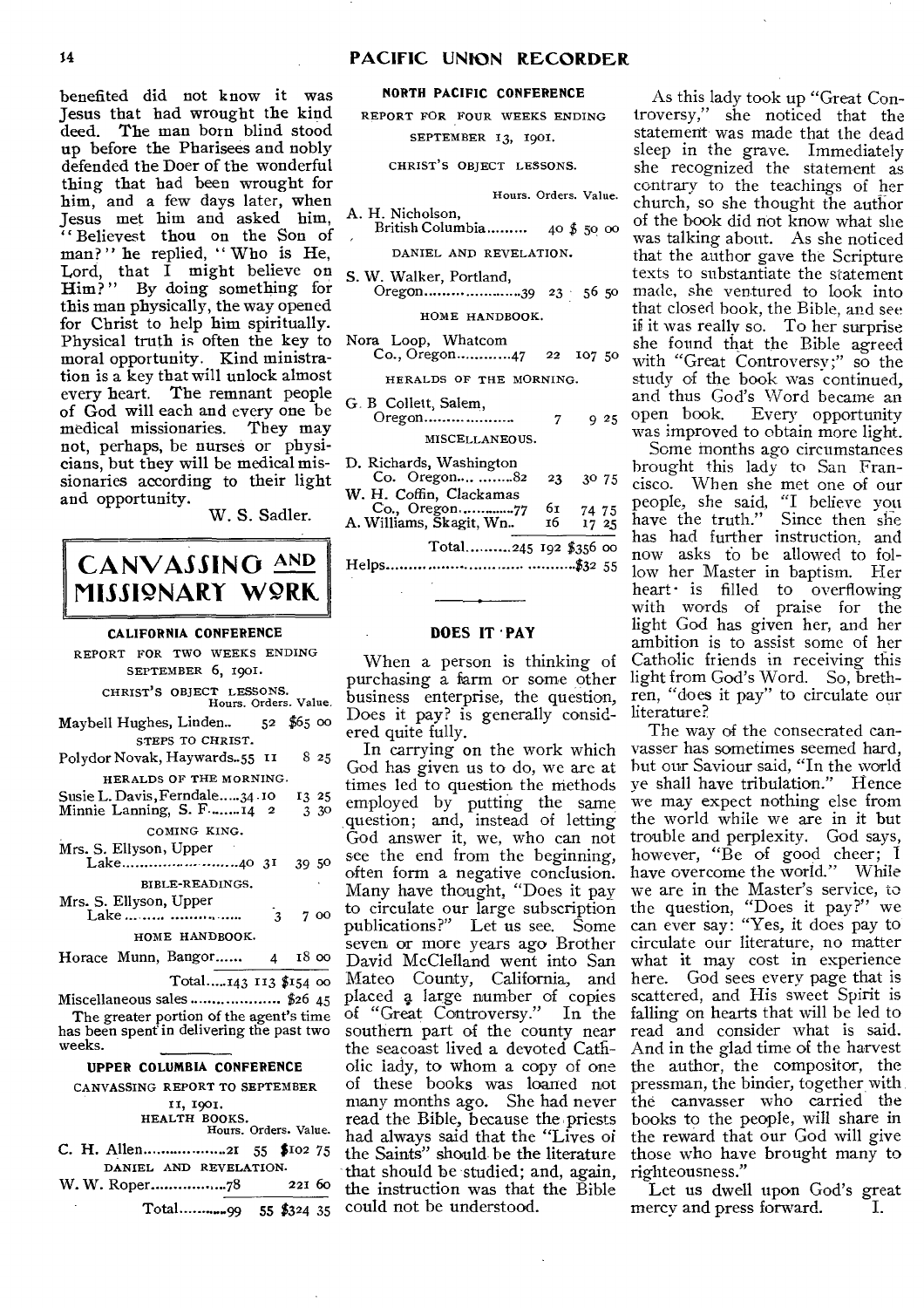والوارث والأسابين

Ñ.

 $\mathcal{L}_{\mathcal{A}}$  ,  $\mathcal{L}_{\mathcal{A}}$  ,  $\mathcal{L}_{\mathcal{A}}$ 

 $\mathcal{L}$ 

#### **COOPERATION**

 $\bar{f}(\bar{f})$ 

"In union there is strength," is a principle that emanates from heaven. In that great prayer for His followers, Christ said: "That they all may be one; as Thou, Father, art in Me, and I in Thee, that they also may be one in Us; that the world may believe that Thou hast sent Me. And the glory which Thou gayest Me I have given them; that they may be one, even as We are one: I in them, and Thou in Me, that they may be made perfect in one; and that the world may know that Thou hast sent Me, and hast loved them, as Thou hast loved Me." John 17:21- 23. It is true unity that will give us perfection and cause the world to believe that we are the people of God. True unity consists in being not conformed to this world, but being transformed, by the renewing of our mind, that we may prove what is that good and acceptable and perfect will of God. As the motto of this nation,—E<br>Pluribus Unum,—has demon-Unum,—has demonstrated to the world the success that comes through' unity in civil affairs, so will true Christian unity give the right impetus to God's work, causing it to advance with firmness and rapidity.

God's work has never been divided, but has always been one, and His people have been exhorted to take an equal interest in all de-<br>partments. "Who then is Paul, "Who then is Paul, and who is Apollos, but ministers by whom ye believed, even as the Lord gave to every man? I have planted, Apollos watered; but God gave the increase." "Now he that planteth and he that watereth are one; and every man shall receive his own reward according to his own labor. For we are laborers together with God: ye are God's husbandry, ye are God's building." Cor. 3:5, 6, 8, 9.

It is not God's desire that one department of His work be carried forward and another neglected, but that all shall receive equal attention. The great threefold message, composed of various departments, has been given to this people to carry to all the earth. It is God's work placed in our hands, and we are not to become so deeply interested in one branch as

to forget all others, but it is all our work, and while our immediate efforts may be devoted to one part, we should have an equal interest in it all.

The canvassing work is one of the most important departments of God's work, but has not, in the past, had the interest manifested in it that God desires. We are glad, however, to observe a change in this matter of late. God's people are being stirred regarding this work, and we earnestly pray that it may be lifted up to occupy its proper station among God's agencies, to carry the last warning message to the world. To make the canvassing work a real success, it is necessary that every member of the church, Bible-workers, ministers, and all other workers included, manifest a deep personal interest in it; for it will require the united efforts of all God's people to place the work in its proper position. The writer earnestly prays that, as the services of one Sabbath day have been set apart in this conference to promote the interest of the canvassing work, our dear brethren will be stirred with its importance as never before, and we may see many in the field as a result of this<br>effort. P. R. Albrecht. P. R. Albrecht,

California State Agent.

## **A FAMILY OF MISSIONARIES**

Three children of a family in one of our smaller churches have caught the true missionary spirit, and, as a result, wish to do something to bring the light of the third angel's message to the attention of their neighbors and friends. The envelope plan of loaning tracts, as suggested in the Pacific Press booklet "How to Use Tracts," has presented itself to the minds of the parents as a feasible one, and they have ordered a good supply of the tracts and envelopes; and these children are about to begin their work.

Each proposes to visit about eight new houses every week with their packages, making in all about results of such a work, not only which book is your work being reamong those receiving the litera- corded?

ture, but in the hearts of those children? And, no doubt, we are safe in supposing that the parents will also find a wonderful field of opportunity opening before them, if they faithfully follow up the interest created by their children. Results from such a work by such a family of consecrated workers, can not be calculated.<br>"My Word," He has promised, "shall not return unto Me void, and it shall accomplish that whereunto I send it."

Why can not families of our "Recorder" readers do a similar work by the same Spirit that is working in the hearts of the three children referred to? Let us ask God to show us our duty in the matter, and give us courage and strength to carry it out.

Sec. Cal. Tract Society.

#### **IN WHICH BOOK**

What kind of deeds are you doing, dear brother? and where are they written? What acts of sacrifice for Jesus? Those who perform good deeds and are faithful will see their names written in "the Lamb's book of life," and not only that, but their work for God's cause is also recorded in the book of life. Read Rev. 3:5, and on page 43, "Early Writings."

Is it not blessed to think that we may see a record of our kind deeds and sacrificing work which will shine through all eternity? Some day this book will close to all en- tries, and our work will be finished. Will you then look back to these days of great privilege only to wish you had done more work worthy of a place in this all-important book?

twenty-five new families visited ourselves, that His name may be each week after the plan has been honored by our lives now and started. Who can estimate the throughout eternity. Brother, in If your work comes from selfish motives, then it has no place there, but may be recorded in the book of death. There are many calls for means and men, and are you. doing your best to advance the cause of Christ in the earth to a successful completion? In short, are you working for yourself each day or for our loving Father? May the good Lord save us from H. G. Thurston.